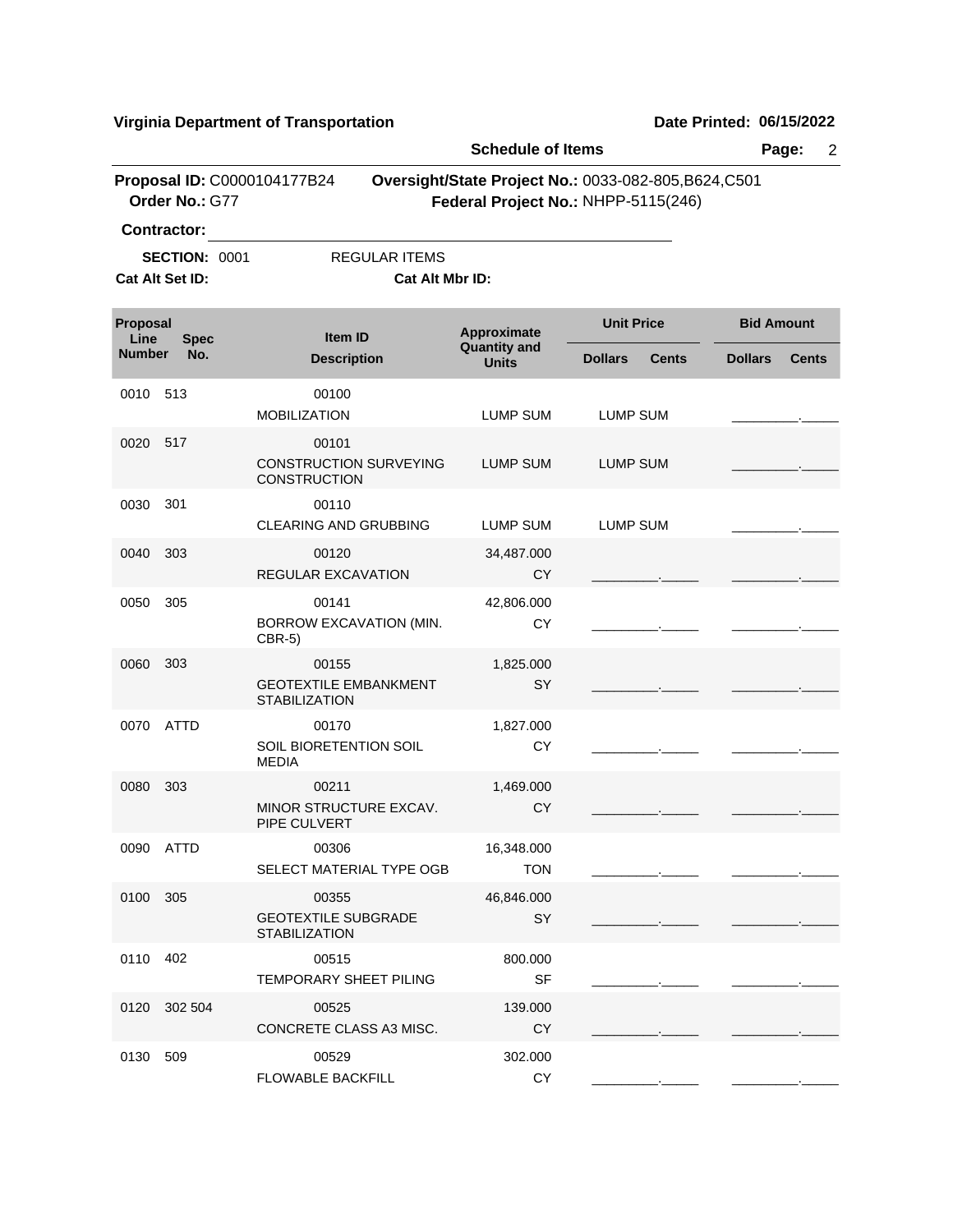|                  |                      | <b>Virginia Department of Transportation</b> |                      |                                                                                              |                   |              | Date Printed: 06/15/2022 |              |
|------------------|----------------------|----------------------------------------------|----------------------|----------------------------------------------------------------------------------------------|-------------------|--------------|--------------------------|--------------|
|                  |                      |                                              |                      | <b>Schedule of Items</b>                                                                     |                   |              |                          | Page:<br>3   |
|                  | Order No.: G77       | Proposal ID: C0000104177B24                  |                      | Oversight/State Project No.: 0033-082-805, B624, C501<br>Federal Project No.: NHPP-5115(246) |                   |              |                          |              |
|                  | <b>Contractor:</b>   |                                              |                      |                                                                                              |                   |              |                          |              |
| Cat Alt Set ID:  | <b>SECTION: 0001</b> |                                              | <b>REGULAR ITEMS</b> | Cat Alt Mbr ID:                                                                              |                   |              |                          |              |
|                  |                      |                                              |                      |                                                                                              |                   |              |                          |              |
| Proposal<br>Line | <b>Spec</b>          | Item ID                                      |                      | Approximate                                                                                  | <b>Unit Price</b> |              | <b>Bid Amount</b>        |              |
| <b>Number</b>    | No.                  | <b>Description</b>                           |                      | <b>Quantity and</b><br><b>Units</b>                                                          | <b>Dollars</b>    | <b>Cents</b> | <b>Dollars</b>           | <b>Cents</b> |
| 0140             | 302 406              | 00540<br>REINF. STEEL                        |                      | 3,633.000<br>LB                                                                              |                   |              |                          |              |
| 0150             | 302                  | 00560<br>STRUCTURAL STEEL JB-1               |                      | 172.000<br>LB                                                                                |                   |              |                          |              |
| 0160             | 501                  | 00585<br><b>UNDERDRAIN UD-2</b>              |                      | 485.000<br>LF                                                                                |                   |              |                          |              |
| 0170             | 501                  | 00588<br><b>UNDERDRAIN UD-4</b>              |                      | 8,539.000<br>LF                                                                              |                   |              |                          |              |
| 0180             | 501                  | 00591<br><b>CROSSDRAIN CD-2</b>              |                      | 363.000<br>LF                                                                                |                   |              |                          |              |
| 0190             | 501                  | 00595<br><b>OUTLET PIPE</b>                  |                      | 529.000<br>LF                                                                                |                   |              |                          |              |
| 0200             | 302                  | 00596<br><b>ENDWALL EW-12</b>                |                      | 13.000<br>EA                                                                                 |                   |              |                          |              |
| 0210             | 501                  | 00598<br><b>UNDERDRAIN PIPE 6"</b>           |                      | 1,242.000<br>LF                                                                              |                   |              |                          |              |
| 0220             | 302                  | 01156<br>STORM SEWER PIPE 15"                |                      | 3,286.000<br>– LF                                                                            |                   |              |                          |              |
| 0230 302         |                      | 01186<br>STORM SEWER PIPE 18"                |                      | 1,263.000<br>LF                                                                              |                   |              |                          |              |
| 0240 302         |                      | 01246<br>STORM SEWER PIPE 24"                |                      | 732.000<br>LF                                                                                |                   |              |                          |              |
| 0250 302         |                      | 01306<br>STORM SEWER PIPE 30"                |                      | 279.000<br>LF                                                                                |                   |              |                          |              |
| 0260 302         |                      | 01366<br>STORM SEWER PIPE 36"                |                      | 13.000<br>LF                                                                                 |                   |              |                          |              |
| 0270 302         |                      | 01481<br>JACKED & BORED 48" PIPE             |                      | 78.000<br>LF                                                                                 |                   |              |                          |              |
| 0280 302         |                      | 01486                                        |                      | 810.000                                                                                      |                   |              |                          |              |

STORM SEWER PIPE 48" LF \_\_\_\_\_\_\_\_\_.\_\_\_\_\_ \_\_\_\_\_\_\_\_\_.\_\_\_\_\_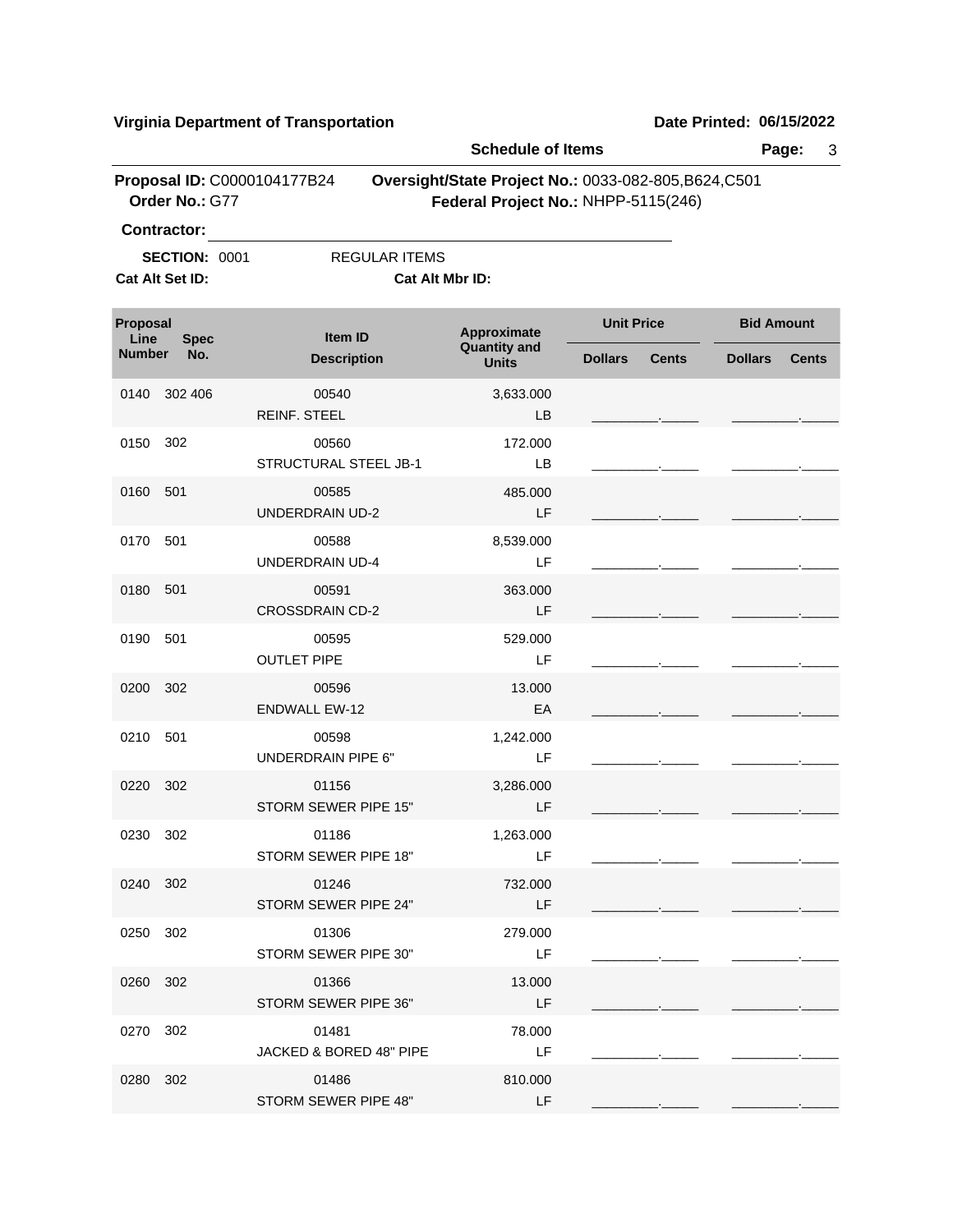|                  |                                         |                                    | <b>Schedule of Items</b>                              |                                     |                   |              |                   | Page:<br>4   |  |  |
|------------------|-----------------------------------------|------------------------------------|-------------------------------------------------------|-------------------------------------|-------------------|--------------|-------------------|--------------|--|--|
|                  | Order No.: G77                          | Proposal ID: C0000104177B24        | Oversight/State Project No.: 0033-082-805, B624, C501 | Federal Project No.: NHPP-5115(246) |                   |              |                   |              |  |  |
|                  | Contractor:                             |                                    |                                                       |                                     |                   |              |                   |              |  |  |
|                  | <b>SECTION: 0001</b><br>Cat Alt Set ID: |                                    | <b>REGULAR ITEMS</b><br>Cat Alt Mbr ID:               |                                     |                   |              |                   |              |  |  |
| Proposal<br>Line | <b>Spec</b>                             | Item ID                            |                                                       | Approximate<br><b>Quantity and</b>  | <b>Unit Price</b> |              | <b>Bid Amount</b> |              |  |  |
| <b>Number</b>    | No.                                     | <b>Description</b>                 |                                                       | <b>Units</b>                        | <b>Dollars</b>    | <b>Cents</b> | <b>Dollars</b>    | <b>Cents</b> |  |  |
| 0290             | 302                                     | 06150<br>15" END SECTION ES-1 OR 2 |                                                       | 14.000<br>ЕA                        |                   |              |                   |              |  |  |
| 0300             | 302                                     | 06180<br>18" END SECTION ES-1 OR 2 |                                                       | 4.000<br>EA                         |                   |              |                   |              |  |  |
| 0310             | 302                                     | 06240<br>24" END SECTION ES-1 OR 2 |                                                       | 8.000<br>ЕA                         |                   |              |                   |              |  |  |
| 0320             | 302                                     | 06740<br><b>DROP INLET DI-1</b>    |                                                       | 33.000<br>EA                        |                   |              |                   |              |  |  |
| 0330             | 302                                     | 06748<br>DROP INLET DI-2B, L=6'    |                                                       | 2.000<br>EA                         |                   |              |                   |              |  |  |
| 0340             | 302                                     | 06749<br>DROP INLET DI-2B, L=8'    |                                                       | 10.000<br>EA                        |                   |              |                   |              |  |  |
| 0350             | 302                                     | 06758<br>DROP INLET DI-2BB, L=8'   |                                                       | 2.000<br>ЕA                         |                   |              |                   |              |  |  |
| 0360             | 302                                     | 06765<br>DROP INLET DI-2C, L=6'    |                                                       | 1.000<br>EA                         |                   |              |                   |              |  |  |
| 0370             | 302                                     | 06783<br>DROP INLET DI-2E, L=6     |                                                       | 1.000<br>EA                         |                   |              |                   |              |  |  |
| 0380 302         |                                         | 06817<br>DROP INLET DI-3B, L=4'    |                                                       | 3.000<br>EA                         |                   |              |                   |              |  |  |
| 0390             | 302                                     | 06819<br>DROP INLET DI-3B, L=8'    |                                                       | 10.000<br>EA                        |                   |              |                   |              |  |  |
| 0400             | 302                                     | 06820<br>DROP INLET DI-3B, L=10'   |                                                       | 2.000<br>EA                         |                   |              |                   |              |  |  |
| 0410             | 302                                     | 06821<br>DROP INLET DI-3B, L=12'   |                                                       | 1.000<br>EA                         |                   |              |                   |              |  |  |
| 0420             | 302                                     | 06828<br>DROP INLET DI-3BB, L=8'   |                                                       | 1.000<br>EA                         |                   |              |                   |              |  |  |
| 0430             | 302                                     | 06830<br>DROP INLET DI-3BB, L=12'  |                                                       | 1.000<br>EA                         |                   |              |                   |              |  |  |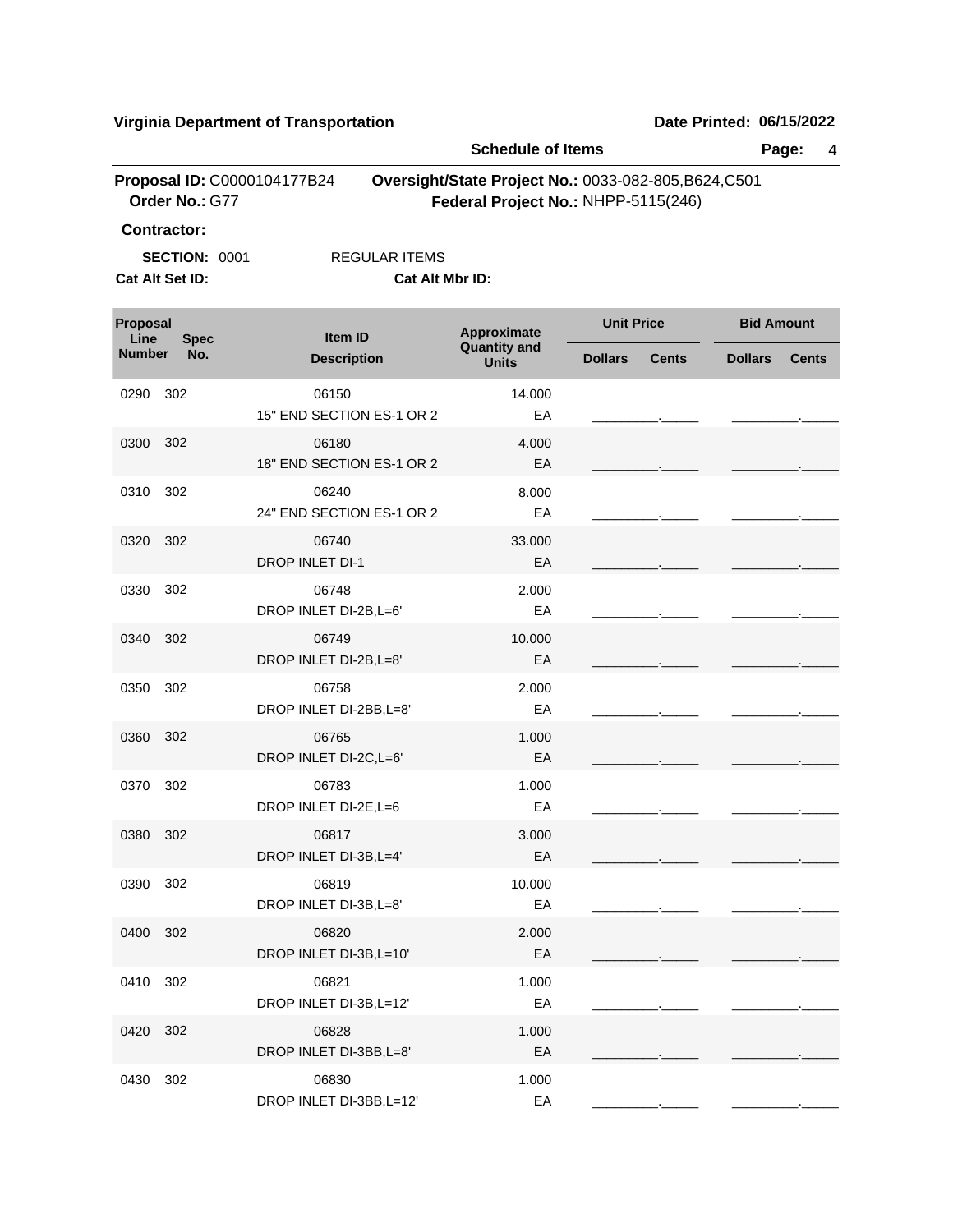|                  |                                         |                                                        | <b>Schedule of Items</b>                                                                     |                   |                                                                                                                                                                                                                                      |                   | Page:<br>5   |
|------------------|-----------------------------------------|--------------------------------------------------------|----------------------------------------------------------------------------------------------|-------------------|--------------------------------------------------------------------------------------------------------------------------------------------------------------------------------------------------------------------------------------|-------------------|--------------|
|                  | Order No.: G77                          | Proposal ID: C0000104177B24                            | Oversight/State Project No.: 0033-082-805, B624, C501<br>Federal Project No.: NHPP-5115(246) |                   |                                                                                                                                                                                                                                      |                   |              |
|                  | <b>Contractor:</b>                      |                                                        |                                                                                              |                   |                                                                                                                                                                                                                                      |                   |              |
|                  | <b>SECTION: 0001</b><br>Cat Alt Set ID: | <b>REGULAR ITEMS</b><br>Cat Alt Mbr ID:                |                                                                                              |                   |                                                                                                                                                                                                                                      |                   |              |
|                  |                                         |                                                        |                                                                                              |                   |                                                                                                                                                                                                                                      |                   |              |
| Proposal<br>Line | <b>Spec</b>                             | Item ID                                                | Approximate                                                                                  | <b>Unit Price</b> |                                                                                                                                                                                                                                      | <b>Bid Amount</b> |              |
| <b>Number</b>    | No.                                     | <b>Description</b>                                     | <b>Quantity and</b><br><b>Units</b>                                                          | <b>Dollars</b>    | <b>Cents</b>                                                                                                                                                                                                                         | <b>Dollars</b>    | <b>Cents</b> |
| 0440             | 302                                     | 06835<br>DROP INLET DI-3C, L=6'                        | 2.000<br>EA                                                                                  |                   |                                                                                                                                                                                                                                      |                   |              |
| 0450             | 302                                     | 07506<br><b>DROP INLET DI-5</b>                        | 5.000<br>EA                                                                                  |                   |                                                                                                                                                                                                                                      |                   |              |
| 0460             | 302                                     | 07508<br><b>DROP INLET DI-7</b>                        | 2.000<br>EA                                                                                  |                   | the company of the com-                                                                                                                                                                                                              |                   |              |
| 0470             | 302                                     | 08930<br>DROP INLET DI-12B, L=8'                       | 6.000<br>EA                                                                                  |                   | and the control of                                                                                                                                                                                                                   |                   |              |
| 0480             | 302                                     | 09056<br><b>MANHOLE MH-1 OR 2</b>                      | 65.000<br>LF                                                                                 |                   |                                                                                                                                                                                                                                      |                   |              |
| 0490             | 302                                     | 09057<br><b>FRAME &amp; COVER MH-1</b>                 | 21.000<br>EA                                                                                 |                   | <u> 1989 - Jan Barnett, francuski politik (d. 1989)</u>                                                                                                                                                                              |                   |              |
| 0500             | 414                                     | 09150<br><b>EROSION CONTROL STONE</b><br>CLASS I, EC-1 | 143.300<br><b>TON</b>                                                                        |                   | the company of the company                                                                                                                                                                                                           |                   |              |
| 0510             | 302                                     | 09165<br>PIPE SPILLOUT PS-2                            | 1.000<br>EA                                                                                  |                   |                                                                                                                                                                                                                                      |                   |              |
| 0520             | 502                                     | 09185<br>PAVED DITCH PG-2A                             | 140.000<br>SY                                                                                |                   | <u>and the community of the community of the community of the community of the community of the community of the community of the community of the community of the community of the community of the community of the community</u> |                   |              |
| 0530 502         |                                         | 09215<br>PAVED DITCH PG-5                              | 55.000<br>SY                                                                                 |                   |                                                                                                                                                                                                                                      |                   |              |
| 0540 502         |                                         | 09225<br><b>PAVED FLUME PG-4</b>                       | 25.000<br>SY                                                                                 |                   |                                                                                                                                                                                                                                      |                   |              |
| 0550             | ATTD                                    | 10003<br>AGGR. MATERIAL 3" PEA<br>GRAVEL               | 304.000<br><b>TON</b>                                                                        |                   |                                                                                                                                                                                                                                      |                   |              |
| 0560             | 308                                     | 10100<br>AGGR, MATL, NO. 21B                           | 901.000<br><b>TON</b>                                                                        |                   |                                                                                                                                                                                                                                      |                   |              |
| 0570             | 308                                     | 10128<br>AGGR. BASE MATL. TY. I NO.<br>21B             | 13,821.000<br><b>TON</b>                                                                     |                   |                                                                                                                                                                                                                                      |                   |              |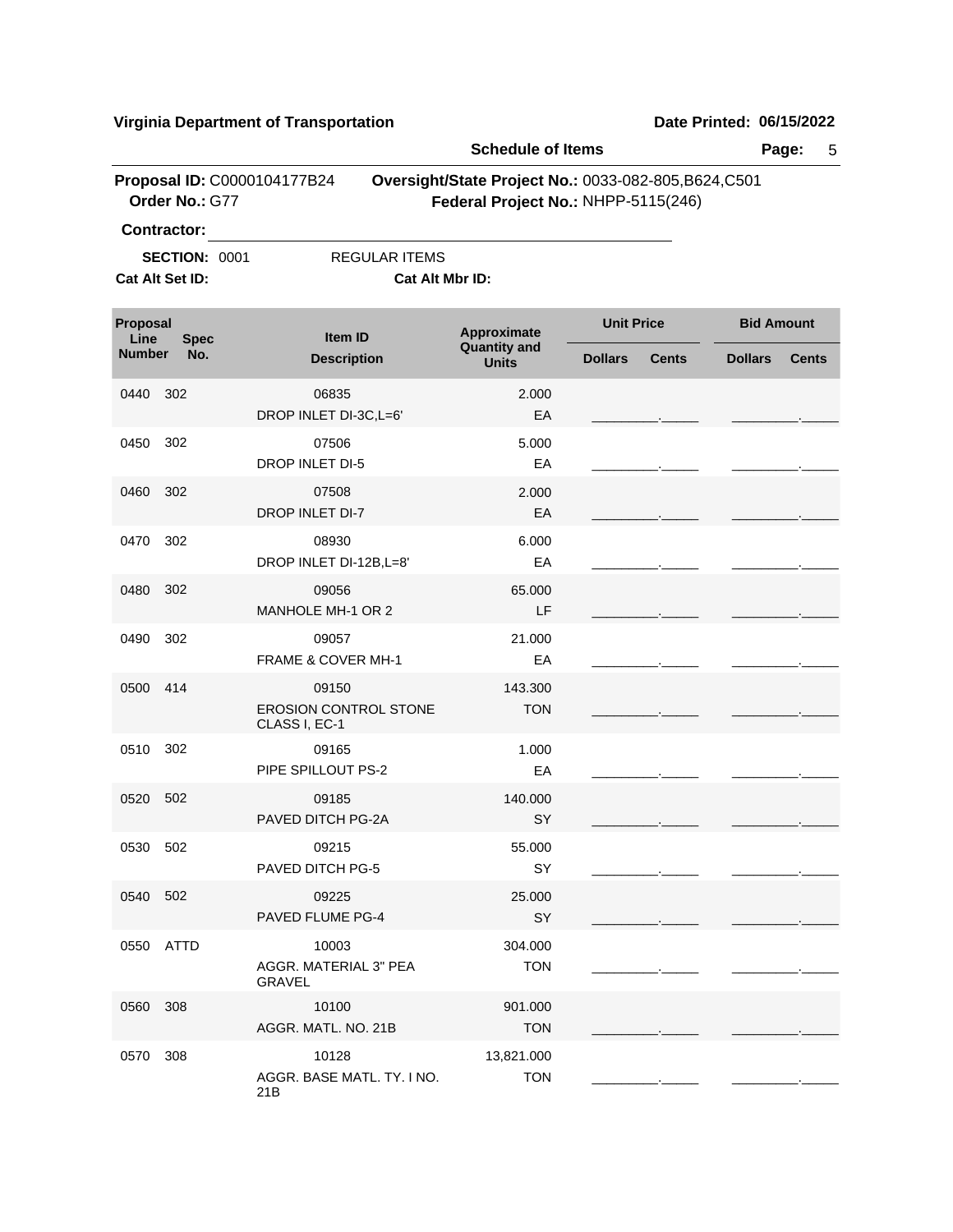|                  |                    |                                                            |                                         | <b>Schedule of Items</b>                                                                     |                   |              |                   | Page:<br>6   |
|------------------|--------------------|------------------------------------------------------------|-----------------------------------------|----------------------------------------------------------------------------------------------|-------------------|--------------|-------------------|--------------|
|                  | Order No.: G77     | Proposal ID: C0000104177B24                                |                                         | Oversight/State Project No.: 0033-082-805, B624, C501<br>Federal Project No.: NHPP-5115(246) |                   |              |                   |              |
|                  | <b>Contractor:</b> |                                                            |                                         |                                                                                              |                   |              |                   |              |
| Cat Alt Set ID:  | SECTION: 0001      |                                                            | <b>REGULAR ITEMS</b><br>Cat Alt Mbr ID: |                                                                                              |                   |              |                   |              |
| Proposal<br>Line | <b>Spec</b>        | <b>Item ID</b>                                             |                                         | Approximate<br><b>Quantity and</b>                                                           | <b>Unit Price</b> |              | <b>Bid Amount</b> |              |
| <b>Number</b>    | No.                | <b>Description</b>                                         |                                         | <b>Units</b>                                                                                 | <b>Dollars</b>    | <b>Cents</b> | <b>Dollars</b>    | <b>Cents</b> |
| 0580             | ATTD               | 10488<br>AGGREGATE SUMP LAYER<br><b>STONE</b>              |                                         | 1,217.000<br><b>TON</b>                                                                      |                   |              |                   |              |
| 0590             | 315                | 10598                                                      |                                         | 639.000                                                                                      |                   |              |                   |              |
|                  |                    | ASPHALT CONCRETE TY, SM-<br>9.5AL                          |                                         | <b>TON</b>                                                                                   |                   |              |                   |              |
| 0600             | 315                | 10608                                                      |                                         | 1,887.000                                                                                    |                   |              |                   |              |
|                  |                    | ASPHALT CONCRETE TY. SM-<br>12.5D                          |                                         | <b>TON</b>                                                                                   |                   |              |                   |              |
| 0610             | 315                | 10611                                                      |                                         | 3,529.000                                                                                    |                   |              |                   |              |
|                  |                    | ASPHALT CONCRETE TY. IM-<br>19.0D                          |                                         | <b>TON</b>                                                                                   |                   |              |                   |              |
| 0620             | 515                | 10628<br><b>FLEXIBLE PAVEMENT</b><br>PLANING 0" - 2"       |                                         | 23,673.000<br>SY                                                                             |                   |              |                   |              |
| 0630             | 515                | 10629<br><b>FLEXIBLE PAVEMENT</b><br>PLANING ABOVE 2" - 4" |                                         | 11,498.000<br>SY                                                                             |                   |              |                   |              |
| 0640             | 515                | 10630<br><b>FLEXIBLE PAVEMENT</b><br>PLANING ABOVE 4"      |                                         | 1,820.000<br>SY                                                                              |                   |              |                   |              |
| 0650             | 315                | 10643<br>ASPHALT CONCRETE TY. BM-<br>25.0D                 |                                         | 24,420.000<br><b>TON</b>                                                                     |                   |              |                   |              |
| 0660 317         |                    | 10652<br>STONE MATRIX ASPHALT<br>SMA-12.5 64H-22           |                                         | 3,929.000<br><b>TON</b>                                                                      |                   |              |                   |              |
| 0670             | 317                | 10654<br>STONE MATRIX ASPHALT<br>SMA-19.0 64H-22           |                                         | 3,300.000<br><b>TON</b>                                                                      |                   |              |                   |              |
| 0680             | 315                | 11070<br>SAW-CUT ASPH CONC SAW<br><b>CUT</b>               |                                         | 7,214.000<br>LF                                                                              |                   |              |                   |              |
| 0690             | 315                | 11071<br>SAW-CUT HYD.CEM.CON.PAV<br><b>SAW CUT</b>         |                                         | 15.000<br>LF                                                                                 |                   |              |                   |              |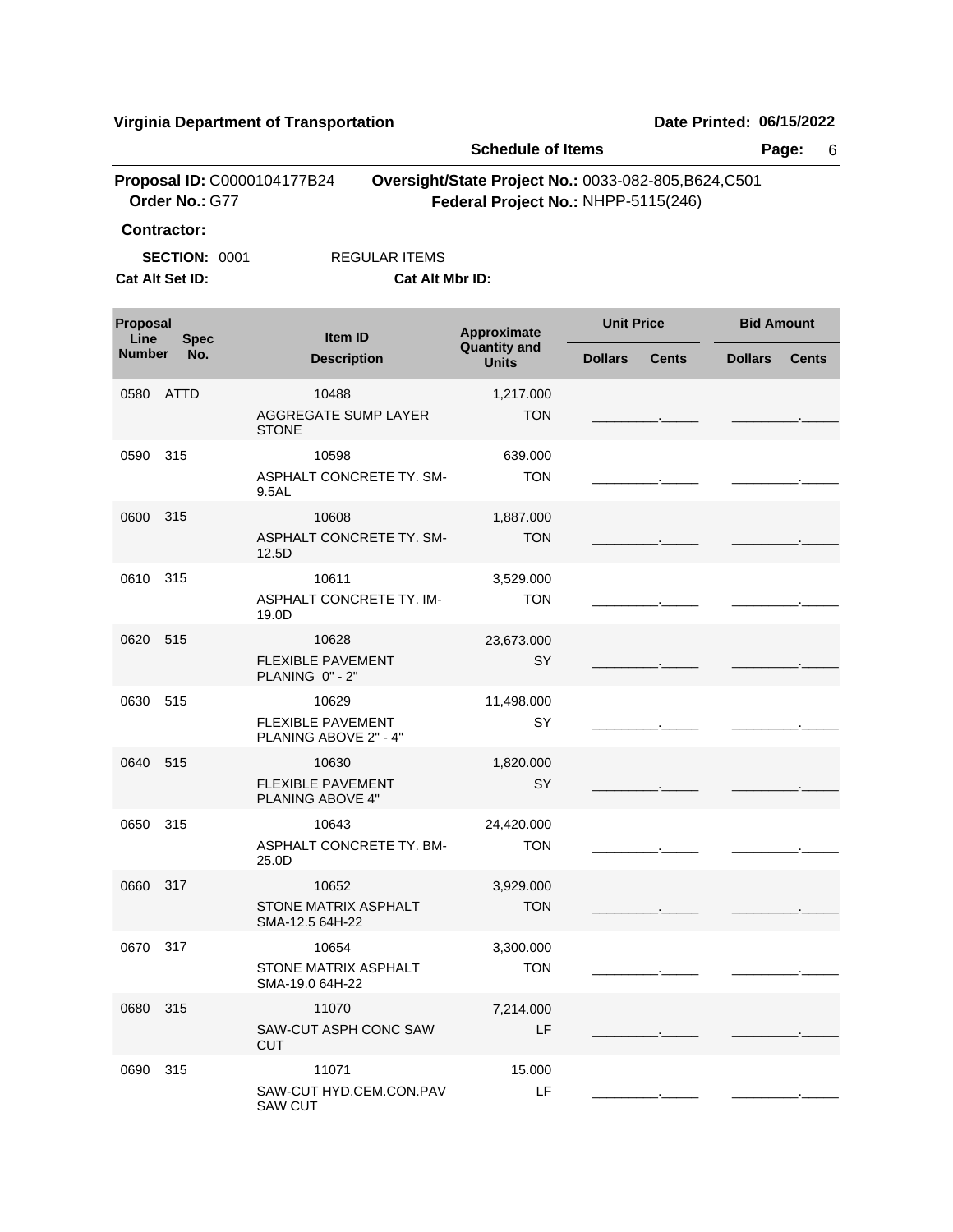|                  |                      | riiginia Department or Transportation                         | <b>Schedule of Items</b>                                                                     |                   |              | <b>שעוט דוווורט. ט</b> טוויווא | Page:<br>7   |
|------------------|----------------------|---------------------------------------------------------------|----------------------------------------------------------------------------------------------|-------------------|--------------|--------------------------------|--------------|
|                  | Order No.: G77       | Proposal ID: C0000104177B24                                   | Oversight/State Project No.: 0033-082-805, B624, C501<br>Federal Project No.: NHPP-5115(246) |                   |              |                                |              |
|                  | Contractor:          |                                                               |                                                                                              |                   |              |                                |              |
| Cat Alt Set ID:  | <b>SECTION: 0001</b> | <b>REGULAR ITEMS</b><br>Cat Alt Mbr ID:                       |                                                                                              |                   |              |                                |              |
| Proposal<br>Line | <b>Spec</b>          | Item ID                                                       | Approximate                                                                                  | <b>Unit Price</b> |              | <b>Bid Amount</b>              |              |
| <b>Number</b>    | No.                  | <b>Description</b>                                            | <b>Quantity and</b><br><b>Units</b>                                                          | <b>Dollars</b>    | <b>Cents</b> | <b>Dollars</b>                 | <b>Cents</b> |
| 0700             | 502                  | 12020<br>STD. CURB CG-2                                       | 1,776.000<br>LF                                                                              |                   |              |                                |              |
| 0710             | 502                  | 12022<br><b>RADIAL CURB CG-2</b>                              | 297.000<br>LF                                                                                |                   |              |                                |              |
| 0720             | 502                  | 12030<br>STD. CURB CG-3                                       | 295.000<br>LF                                                                                |                   |              |                                |              |
| 0730             | 502                  | 12032<br>RADIAL CURB CG-3                                     | 139.000<br>LF                                                                                |                   |              |                                |              |
| 0740             | 502                  | 12600<br>STD. COMB. CURB & GUTTER<br>$CG-6$                   | 3,955.000<br>LF                                                                              |                   |              |                                |              |
| 0750             | 502                  | 12610<br><b>RADIAL COMB. CURB &amp;</b><br><b>GUTTER CG-6</b> | 1,090.000<br>LF                                                                              |                   |              |                                |              |
| 0760             | 504                  | 13108<br><b>CG-12 DETECTABLE</b><br><b>WARNING SURFACE</b>    | 74.000<br>SY                                                                                 |                   |              |                                |              |
| 0770             | 504                  | 13220<br>HYDRAULIC CEMENT CONC.<br>SIDEWALK 4"                | 882.000<br>SY                                                                                |                   |              |                                |              |
| 0780 505         |                      | 13268<br><b>REMOVE EXISTING</b><br><b>GUARDRAIL TERMINAL</b>  | 15.000<br>EA                                                                                 |                   |              |                                |              |
| 0790 505         |                      | 13280<br><b>GUARDRAIL GR-MGS1</b>                             | 4,455.000<br>LF                                                                              |                   |              |                                |              |
| 0800             | 505                  | 13283<br>RADIAL GUARDRAIL GR-<br>MGS1                         | 343.000<br>LF                                                                                |                   |              |                                |              |
| 0810             | 505                  | 13286<br><b>GUARDRAIL TERMINAL GR-</b><br>MGS2                | 10.000<br>EA                                                                                 |                   |              |                                |              |
| 0820             | 505                  | 13287<br><b>GUARDRAIL END</b><br>ANCHORAGE GR-MGS3            | 12.000<br>EA                                                                                 |                   |              |                                |              |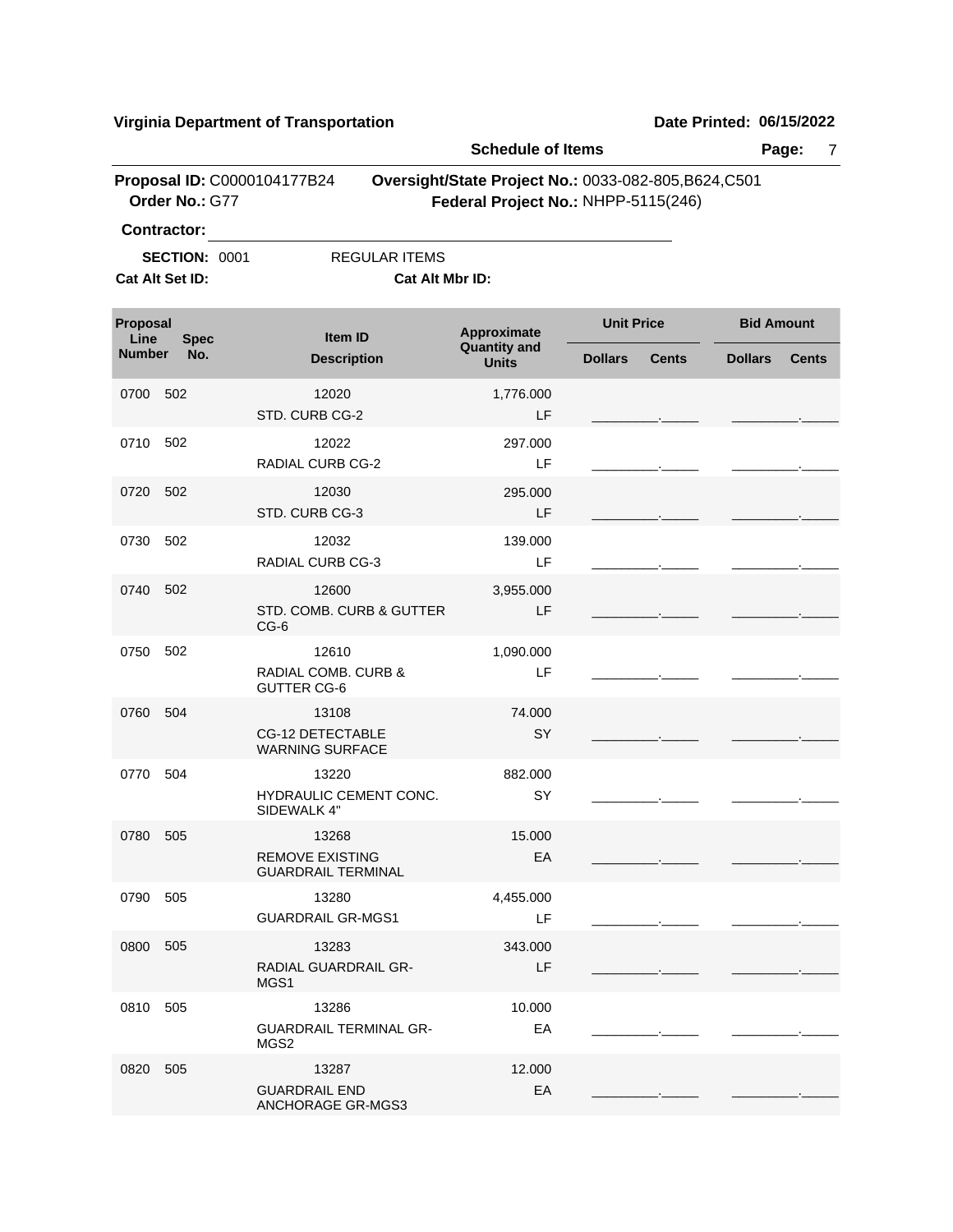|                  |                                         |                                                                                  |                        | <b>Schedule of Items</b>                                                                     |                 |                   |                |                   |  |
|------------------|-----------------------------------------|----------------------------------------------------------------------------------|------------------------|----------------------------------------------------------------------------------------------|-----------------|-------------------|----------------|-------------------|--|
|                  | Order No.: G77                          | Proposal ID: C0000104177B24                                                      |                        | Oversight/State Project No.: 0033-082-805, B624, C501<br>Federal Project No.: NHPP-5115(246) |                 |                   |                |                   |  |
|                  | <b>Contractor:</b>                      |                                                                                  |                        |                                                                                              |                 |                   |                |                   |  |
|                  | <b>SECTION: 0001</b><br>Cat Alt Set ID: |                                                                                  | <b>REGULAR ITEMS</b>   |                                                                                              |                 |                   |                |                   |  |
|                  |                                         |                                                                                  | <b>Cat Alt Mbr ID:</b> |                                                                                              |                 |                   |                |                   |  |
| Proposal<br>Line | <b>Spec</b>                             | <b>Item ID</b>                                                                   |                        | Approximate                                                                                  |                 | <b>Unit Price</b> |                | <b>Bid Amount</b> |  |
| <b>Number</b>    | No.                                     | <b>Description</b>                                                               |                        | <b>Quantity and</b><br><b>Units</b>                                                          | <b>Dollars</b>  | <b>Cents</b>      | <b>Dollars</b> | <b>Cents</b>      |  |
| 0830             | 505                                     | 13288<br><b>GUARDRAIL HEIGHT</b><br><b>TRANSITION GR-MGS4</b>                    |                        | 2.000<br>EA                                                                                  |                 |                   |                |                   |  |
| 0840             | 510                                     | 13346<br>REMOVE GR-7 TERMINAL                                                    |                        | 1.000<br>EA                                                                                  |                 |                   |                |                   |  |
| 0850             | 505                                     | 13394<br>FIXED OBJECT ATTACH. GR-<br>FOA-5                                       |                        | 7.000<br>EA                                                                                  |                 |                   |                |                   |  |
| 0860             | <b>ATTD</b>                             | 13401<br><b>GUARDRAIL TERMINAL FOR</b><br><b>CABLE GR</b>                        |                        | 2.000<br>EA                                                                                  |                 |                   |                |                   |  |
| 0870             | 512                                     | 13496<br>TRAF. BARR. SER. CONC.<br>DOUBLE FACE PAR.MB-11A                        |                        | 32,189.000<br>LF                                                                             |                 |                   |                |                   |  |
| 0880             | <b>ATTD</b>                             | 13544<br><b>WALL TEMPORARY SHORING</b><br><b>ROADWAY</b>                         |                        | <b>LUMP SUM</b>                                                                              | <b>LUMP SUM</b> |                   |                |                   |  |
| 0890             | 505                                     | 13603<br>IMPACT ATTEN. TY. 1 TL-3,<br><b>LOW MAINTENANCE</b>                     |                        | 1.000<br>EA                                                                                  |                 |                   |                |                   |  |
| 0900             | 512                                     | 13604<br>IMPACT ATTEN. SER. TY. 1 TL-<br>$3, \geq 40$ MPH                        |                        | 8.000<br>EA                                                                                  |                 |                   |                |                   |  |
| 0910 505         |                                         | 13607<br>IMPACT ATTEN. STD. IA-1, TL-<br>3>=40 MPH DES.SP.                       |                        | 1.000<br>EA                                                                                  |                 |                   |                |                   |  |
| 0920 512         |                                         | 13710<br><b>IMPACT ATTENUATOR</b><br>SERVICE STD. IA-2, TL-2, < 40<br>MPH DES.SP |                        | 34.000<br>EA                                                                                 |                 |                   |                |                   |  |
|                  | 0930 ATTD                               | 14260<br><b>CRUSHER RUN AGGREGATE</b><br>NO. 25 OR 26                            |                        | 484.000<br><b>TON</b>                                                                        |                 |                   |                |                   |  |
| 0940             | 502                                     | 21020<br><b>MEDIAN STRIP MS-1</b>                                                |                        | 2,118.000<br>SY                                                                              |                 |                   |                |                   |  |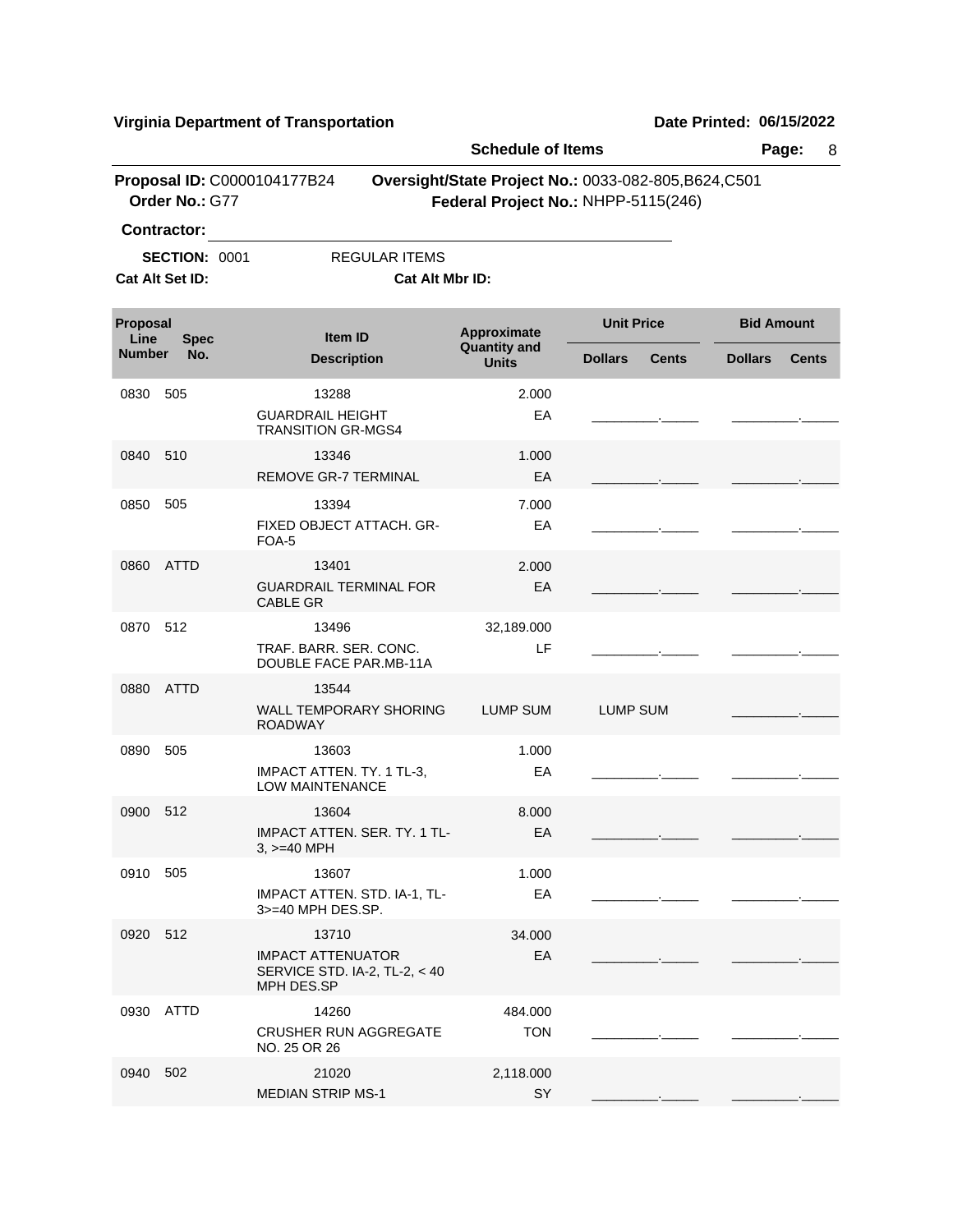|                  | Proposal ID: C0000104177B24             |                                                                                                           | <b>Schedule of Items</b>           |                                                                                              | Page:<br>9                     |
|------------------|-----------------------------------------|-----------------------------------------------------------------------------------------------------------|------------------------------------|----------------------------------------------------------------------------------------------|--------------------------------|
|                  | Order No.: G77                          |                                                                                                           |                                    | Oversight/State Project No.: 0033-082-805, B624, C501<br>Federal Project No.: NHPP-5115(246) |                                |
|                  | <b>Contractor:</b>                      |                                                                                                           |                                    |                                                                                              |                                |
|                  | <b>SECTION: 0001</b><br>Cat Alt Set ID: | <b>REGULAR ITEMS</b><br>Cat Alt Mbr ID:                                                                   |                                    |                                                                                              |                                |
| Proposal<br>Line | <b>Spec</b>                             | Item ID                                                                                                   | Approximate<br><b>Quantity and</b> | <b>Unit Price</b>                                                                            | <b>Bid Amount</b>              |
| <b>Number</b>    | No.                                     | <b>Description</b>                                                                                        | <b>Units</b>                       | <b>Dollars</b><br><b>Cents</b>                                                               | <b>Dollars</b><br><b>Cents</b> |
| 0950             | 502                                     | 21110<br><b>MEDIAN STRIP MS-1A</b>                                                                        | 1,540.000<br>SY                    |                                                                                              |                                |
| 0960             | 507                                     | 22643<br><b>FENCE FE-CL</b>                                                                               | 522.000<br>LF                      |                                                                                              |                                |
| 0970             | 511                                     | 24100<br><b>ALLAYING DUST</b>                                                                             | 2,160.000<br><b>HR</b>             |                                                                                              |                                |
| 0980 512         |                                         | 24150<br><b>TYPE 3 BARRICADE 4'</b>                                                                       | 6.000<br>EA                        |                                                                                              |                                |
| 0990             | 512                                     | 24152<br>TYPE 3 BARRICADE 8'                                                                              | 26.000<br>EA                       |                                                                                              |                                |
| 1000             | 512                                     | 24160<br><b>TEMPORARY</b><br>(CONSTRUCTION) SIGN                                                          | 2,574.100<br><b>SF</b>             |                                                                                              |                                |
| 1010             | 512 ATTD                                | 24265<br>MAINTENANCE OF TRAFFIC<br>DETOUR ROLL UP SIGNS                                                   | LUMP SUM                           | LUMP SUM                                                                                     |                                |
| 1020             | ATTD                                    | 24265<br>MAINTENANCE OF TRAFFIC<br><b>TEMPORARY OVERHEAD</b><br><b>SIGN FOUNDATION</b><br>NORTHBOUND I-81 | <b>LUMP SUM</b>                    | <b>LUMP SUM</b>                                                                              |                                |
|                  | 1030 ATTD                               | 24265<br>MAINTENANCE OF TRAFFIC<br><b>TEMPORARY OVERHEAD</b><br><b>SIGN FOUNDATION</b><br>SOUTHBOUND I-81 | LUMP SUM                           | <b>LUMP SUM</b>                                                                              |                                |
| 1040 512         |                                         | 24272<br><b>TRUCK MOUNTED</b><br><b>ATTENUATOR</b>                                                        | 2,760.000<br><b>HR</b>             |                                                                                              |                                |
| 1050             | -512                                    | 24278<br><b>GROUP 2 CHANNELIZING</b><br><b>DEVICES</b>                                                    | 146,856.000<br><b>DAY</b>          |                                                                                              |                                |
| 1060 512         |                                         | 24279<br>PORTABLE CHANGEABLE<br><b>MESSAGE SIGN</b>                                                       | 5,248.000<br><b>HR</b>             |                                                                                              |                                |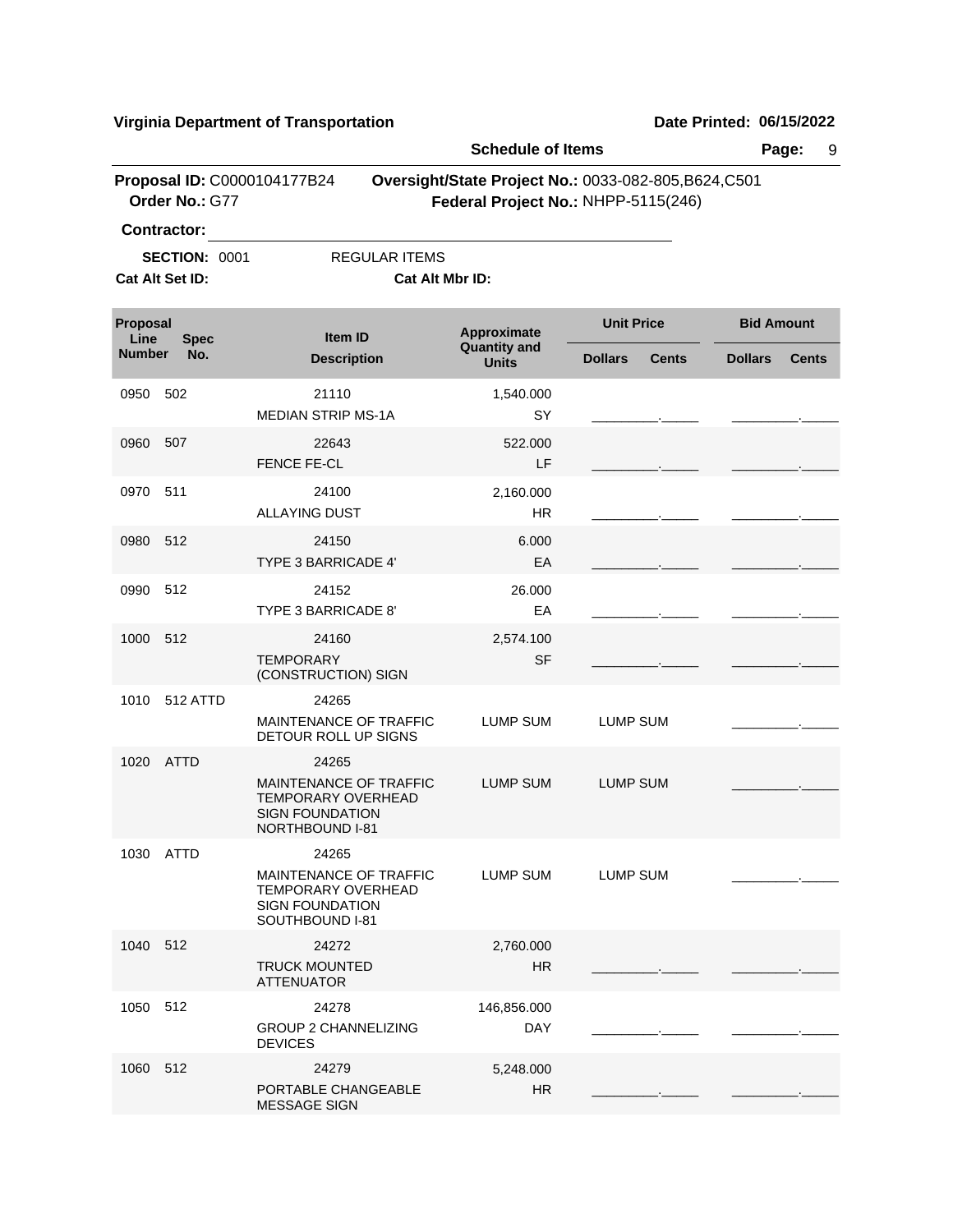|                                 |                      |                                                                                            |                        | <b>Schedule of Items</b>                                                                     |                   |              |                   | Page:<br>10  |
|---------------------------------|----------------------|--------------------------------------------------------------------------------------------|------------------------|----------------------------------------------------------------------------------------------|-------------------|--------------|-------------------|--------------|
|                                 | Order No.: G77       | Proposal ID: C0000104177B24                                                                |                        | Oversight/State Project No.: 0033-082-805, B624, C501<br>Federal Project No.: NHPP-5115(246) |                   |              |                   |              |
|                                 | Contractor:          |                                                                                            |                        |                                                                                              |                   |              |                   |              |
|                                 | <b>SECTION: 0001</b> |                                                                                            | <b>REGULAR ITEMS</b>   |                                                                                              |                   |              |                   |              |
|                                 | Cat Alt Set ID:      |                                                                                            | <b>Cat Alt Mbr ID:</b> |                                                                                              |                   |              |                   |              |
| Proposal<br>Line<br><b>Spec</b> |                      | <b>Item ID</b>                                                                             |                        | Approximate                                                                                  | <b>Unit Price</b> |              | <b>Bid Amount</b> |              |
| <b>Number</b>                   | No.                  | <b>Description</b>                                                                         |                        | <b>Quantity and</b><br><b>Units</b>                                                          | <b>Dollars</b>    | <b>Cents</b> | <b>Dollars</b>    | <b>Cents</b> |
| 1070                            | -512                 | 24281                                                                                      |                        | 5,824.000                                                                                    |                   |              |                   |              |
|                                 |                      | ELECTRONIC ARROW BOARD                                                                     |                        | <b>HR</b>                                                                                    |                   |              |                   |              |
| 1080                            | 512                  | 24282<br><b>FLAGGER SERVICE</b>                                                            |                        | 2,240.000<br>HR.                                                                             |                   |              |                   |              |
|                                 |                      |                                                                                            |                        |                                                                                              |                   |              |                   |              |
| 1100                            | ATTD                 | 24330<br><b>TRAFFIC CONTROL</b>                                                            |                        | 4.000<br>EA                                                                                  |                   |              |                   |              |
|                                 |                      | PORTABLE CHANGEABLE<br><b>MESSAGE SIGN</b>                                                 |                        |                                                                                              |                   |              |                   |              |
| 1110                            | 512                  | 24332                                                                                      |                        |                                                                                              |                   |              |                   |              |
|                                 |                      | MODIFY SIGNAL RTE. 33 & I-<br>81 NB RAMPS                                                  |                        | <b>LUMP SUM</b>                                                                              | <b>LUMP SUM</b>   |              |                   |              |
| 1120                            | 512                  | 24332                                                                                      |                        |                                                                                              |                   |              |                   |              |
|                                 |                      | MODIFY SIGNAL RTE. 33 & I-<br>81 SB ON-RAMP                                                |                        | LUMP SUM                                                                                     | LUMP SUM          |              |                   |              |
| 1130                            | 512                  | 24332                                                                                      |                        |                                                                                              |                   |              |                   |              |
|                                 |                      | <b>MODIFY SIGNAL RTE. 33 &amp;</b><br>LINDA LANE/BURGESS ROAD                              |                        | <b>LUMP SUM</b>                                                                              | <b>LUMP SUM</b>   |              |                   |              |
| 1140                            | 512                  | 24332                                                                                      |                        |                                                                                              |                   |              |                   |              |
|                                 |                      | <b>MODIFY SIGNAL RTE, 33 &amp;</b><br>MARTIN LUTHER KING JR.                               |                        | LUMP SUM                                                                                     | LUMP SUM          |              |                   |              |
|                                 |                      | <b>WAY</b>                                                                                 |                        |                                                                                              |                   |              |                   |              |
| 1142 512                        |                      | 24333<br><b>TEMPORARY TRAFFIC</b>                                                          |                        | <b>LUMP SUM</b>                                                                              | <b>LUMP SUM</b>   |              |                   |              |
|                                 |                      | <b>CONTROL SIGNAL RTE. 33 &amp;</b><br><b>I-81 NB RAMPS</b>                                |                        |                                                                                              |                   |              |                   |              |
| 1144 512                        |                      | 24333                                                                                      |                        |                                                                                              |                   |              |                   |              |
|                                 |                      | <b>TEMPORARY TRAFFIC</b><br><b>CONTROL SIGNAL RTE, 33 &amp;</b><br>I-81 SB ON-RAMP         |                        | LUMP SUM                                                                                     | LUMP SUM          |              |                   |              |
| 1146 512                        |                      | 24333                                                                                      |                        |                                                                                              |                   |              |                   |              |
|                                 |                      | <b>TEMPORARY TRAFFIC</b><br><b>CONTROL SIGNAL RTE, 33 &amp;</b><br>LINDA LANE/BURGESS ROAD |                        | LUMP SUM                                                                                     | <b>LUMP SUM</b>   |              |                   |              |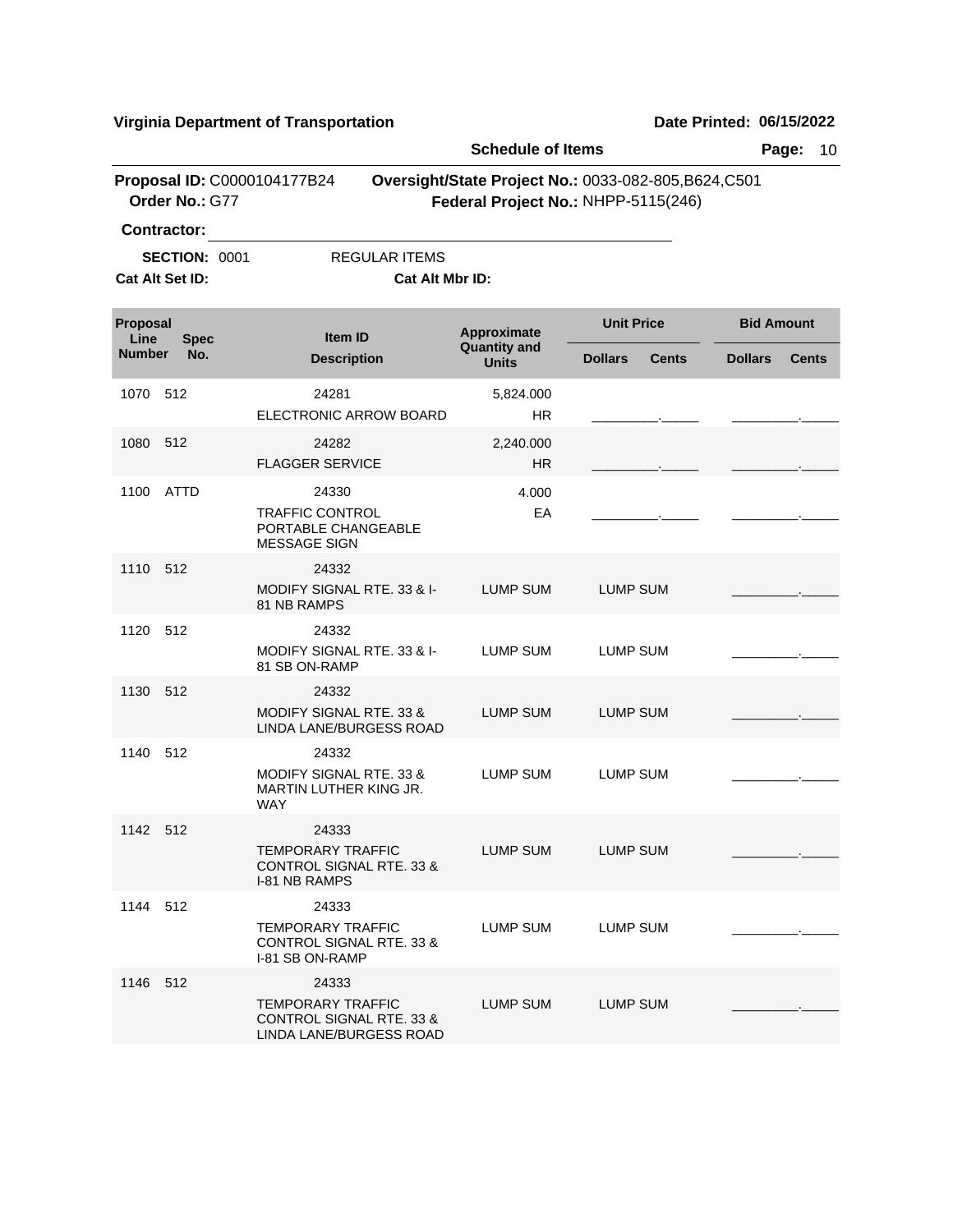|                  |                      |                                                                                                                  | <b>Schedule of Items</b>           |                                                                                              | Page:<br>11                    |
|------------------|----------------------|------------------------------------------------------------------------------------------------------------------|------------------------------------|----------------------------------------------------------------------------------------------|--------------------------------|
|                  | Order No.: G77       | Proposal ID: C0000104177B24                                                                                      |                                    | Oversight/State Project No.: 0033-082-805, B624, C501<br>Federal Project No.: NHPP-5115(246) |                                |
|                  | <b>Contractor:</b>   |                                                                                                                  |                                    |                                                                                              |                                |
|                  | <b>SECTION: 0001</b> | <b>REGULAR ITEMS</b>                                                                                             |                                    |                                                                                              |                                |
|                  | Cat Alt Set ID:      | Cat Alt Mbr ID:                                                                                                  |                                    |                                                                                              |                                |
| Proposal<br>Line | <b>Spec</b>          | <b>Item ID</b>                                                                                                   | Approximate<br><b>Quantity and</b> | <b>Unit Price</b>                                                                            | <b>Bid Amount</b>              |
| <b>Number</b>    | No.                  | <b>Description</b>                                                                                               | <b>Units</b>                       | <b>Dollars</b><br><b>Cents</b>                                                               | <b>Dollars</b><br><b>Cents</b> |
| 1148             | 512                  | 24333<br><b>TEMPORARY TRAFFIC</b><br><b>CONTROL SIGNAL RTE. 33 &amp;</b><br>MARTIN LUTHER KING JR.<br><b>WAY</b> | <b>LUMP SUM</b>                    | <b>LUMP SUM</b>                                                                              |                                |
| 1150             | 508                  | 24400<br><b>OBSCURING ROADWAY</b>                                                                                | 50.500<br><b>UNIT</b>              |                                                                                              |                                |
| 1160             | 508                  | 24430<br><b>DEMOLITION OF PAVEMENT</b><br><b>FLEXIBLE</b>                                                        | 28,615.000<br>SY                   |                                                                                              |                                |
| 1170             | 510                  | 24501<br>REMOVE EXIST. STORM PIPE<br><b>VARIOUS LOCATIONS</b>                                                    | 1,723.000<br>LF                    |                                                                                              |                                |
| 1175             | 512                  | 24502<br>REMOVE EXIST.<br>CONTROLLER FOUNDATION                                                                  | 3.000<br>EA                        |                                                                                              |                                |
| 1180             | 510                  | 24502<br>REMOVE EXIST. ELECTRICAL<br><b>SERVICES</b>                                                             | 1.000<br>EA                        |                                                                                              |                                |
| 1190             | 510                  | 24502<br>REMOVE EXIST. FLARED END<br><b>SECTION</b>                                                              | 2.000<br>EA                        |                                                                                              |                                |
| 1200 510         |                      | 24502<br>REMOVE EXIST. LIGHT POLE                                                                                | 32.000<br>EA                       |                                                                                              |                                |
| 1210 510         |                      | 24502<br>REMOVE EXIST. LIGHT POLE<br><b>FOUNDATION</b>                                                           | 32.000<br>EA                       |                                                                                              |                                |
| 1215 512         |                      | 24502<br>REMOVE EXIST. PEDESTAL<br>POLE AND FOUNDATION                                                           | 4.000<br>EA                        |                                                                                              |                                |
| 1220 510         |                      | 24502<br><b>REMOVE EXIST, SIGNAL</b><br>POLE AND ARM                                                             | 5.000<br>EA                        |                                                                                              |                                |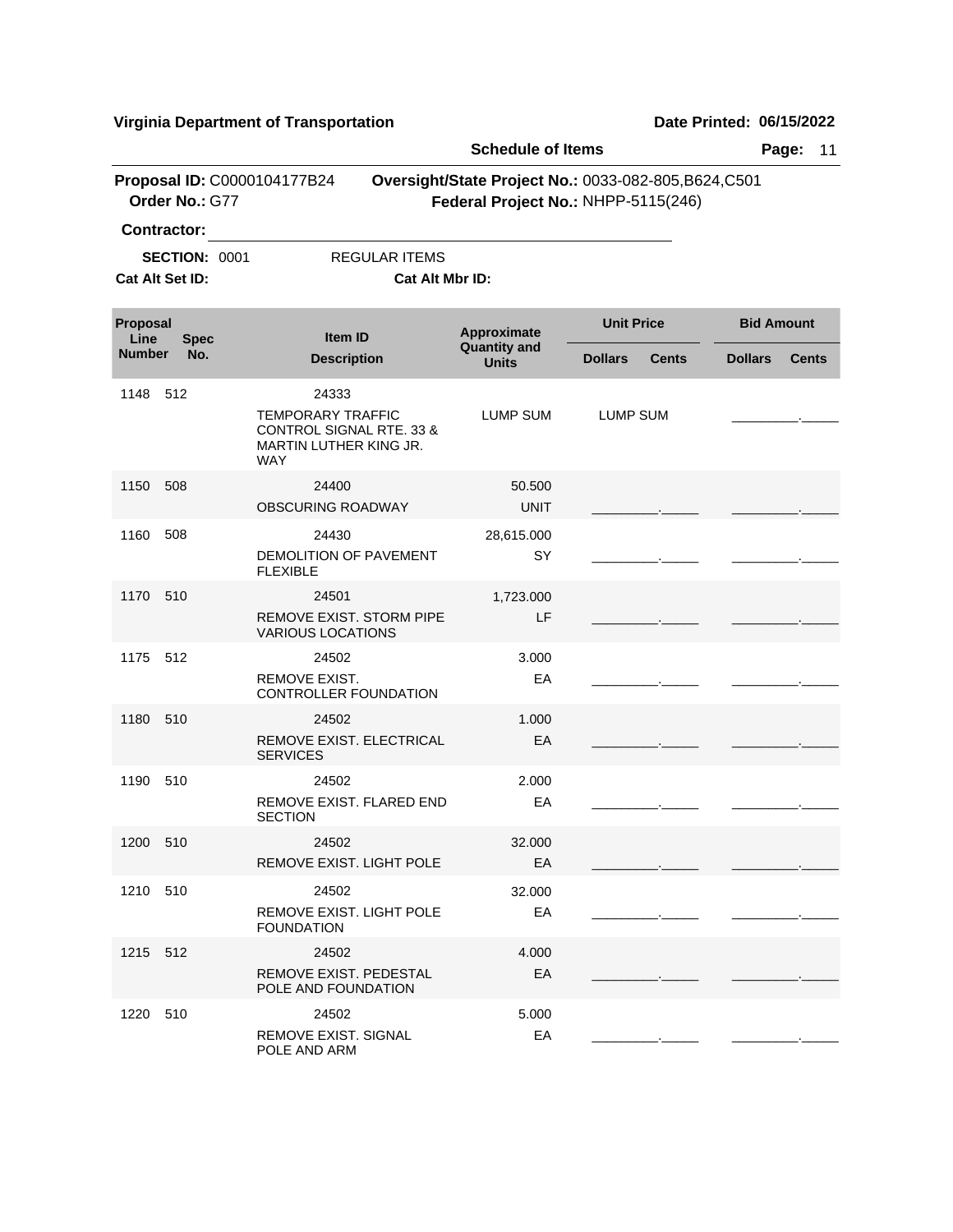|                  |                                               | rii girna Dopartmont or Transportation                                                                     |                                     |                                                                                              |                                |
|------------------|-----------------------------------------------|------------------------------------------------------------------------------------------------------------|-------------------------------------|----------------------------------------------------------------------------------------------|--------------------------------|
|                  |                                               |                                                                                                            | <b>Schedule of Items</b>            |                                                                                              | Page:<br>12                    |
|                  | Proposal ID: C0000104177B24<br>Order No.: G77 |                                                                                                            |                                     | Oversight/State Project No.: 0033-082-805, B624, C501<br>Federal Project No.: NHPP-5115(246) |                                |
|                  | <b>Contractor:</b>                            |                                                                                                            |                                     |                                                                                              |                                |
|                  | <b>SECTION: 0001</b><br>Cat Alt Set ID:       | <b>REGULAR ITEMS</b><br>Cat Alt Mbr ID:                                                                    |                                     |                                                                                              |                                |
| Proposal<br>Line | <b>Spec</b>                                   | <b>Item ID</b>                                                                                             | Approximate                         | <b>Unit Price</b>                                                                            | <b>Bid Amount</b>              |
| <b>Number</b>    | No.                                           | <b>Description</b>                                                                                         | <b>Quantity and</b><br><b>Units</b> | <b>Dollars</b><br><b>Cents</b>                                                               | <b>Dollars</b><br><b>Cents</b> |
| 1230             | 510                                           | 24502<br>REMOVE EXIST, SIGNAL                                                                              | 5.000<br>EA                         |                                                                                              |                                |
| 1240             | 510                                           | POLE FOUNDATION<br>24550<br>REM. EXIST. PAVED DITCH<br><b>VARIOUS LOCATIONS</b>                            | 1,055.000<br>SY                     |                                                                                              |                                |
| 1250             | 505                                           | 24600<br><b>REMOVE EXISTING</b><br><b>GUARDRAIL</b>                                                        | 4,210.000<br>LF                     |                                                                                              |                                |
| 1260             | 510                                           | 24602<br><b>REMOVE EXIST, FENCE</b><br><b>CHAIN LINK</b>                                                   | 507.000<br>LF                       |                                                                                              |                                |
| 1270             | 510                                           | 24703<br>REMOVE EXIST. CABLE<br><b>GUARDRAIL</b>                                                           | 750.000<br>LF                       |                                                                                              |                                |
| 1280             | 510                                           | 24801<br>REMOVE EX. DROP INLET<br><b>VARIOUS LOCATIONS</b>                                                 | 50.000<br>EA                        |                                                                                              |                                |
| 1290             | 510                                           | 24802<br><b>REMOVE EXIST. MANHOLE</b><br><b>VARIOUS LOCATIONS</b>                                          | 2.000<br>EA                         |                                                                                              |                                |
| 1300 510         |                                               | 24803<br>REMOVE EXIST. ENDWALL                                                                             | 1.000<br>EA                         |                                                                                              |                                |
| 1310 510         |                                               | 24825<br>MODIFY EXIST, DRAINAGE<br><b>STRUCTURE VARIOUS</b><br><b>LOCATIONS</b>                            | 10.000<br>EA                        |                                                                                              |                                |
| 1320             | <b>510 ATTD</b>                               | 24825<br>MODIFY EXIST. INLET<br>INSTALL AND REMOVE<br><b>TEMPORARY FLATTOP</b><br><b>VARIOUS LOCATIONS</b> | 27.000<br>EA                        |                                                                                              |                                |
| 1330             | 504                                           | 25004<br>HANDRAIL HR-1 TYPE III                                                                            | 6,153.000<br>LF                     |                                                                                              |                                |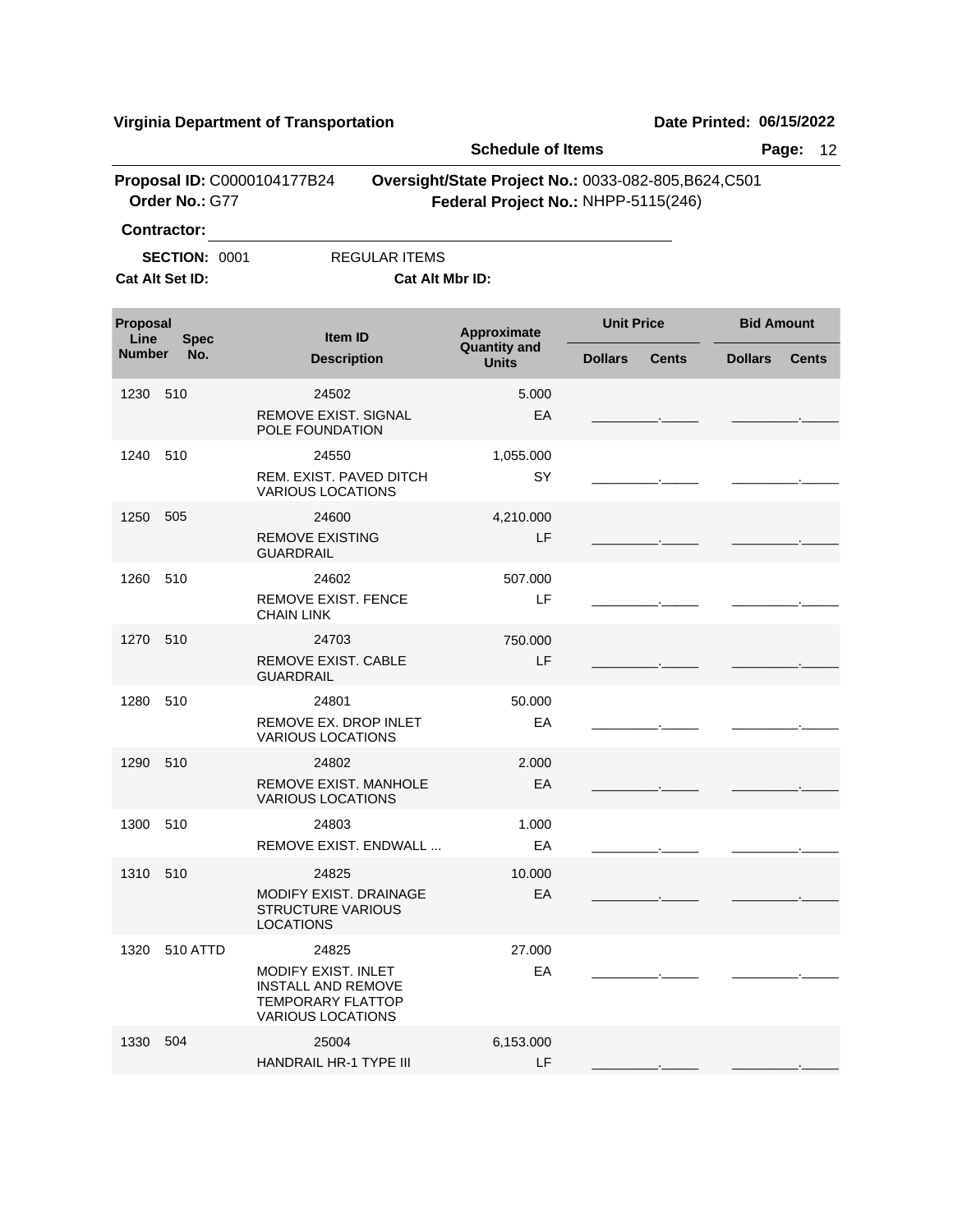|                                        |                                                               |                                                             |                                         | <b>Schedule of Items</b>                                                                     |                   |              |                   | 13<br>Page:  |
|----------------------------------------|---------------------------------------------------------------|-------------------------------------------------------------|-----------------------------------------|----------------------------------------------------------------------------------------------|-------------------|--------------|-------------------|--------------|
|                                        | Order No.: G77                                                | Proposal ID: C0000104177B24                                 |                                         | Oversight/State Project No.: 0033-082-805, B624, C501<br>Federal Project No.: NHPP-5115(246) |                   |              |                   |              |
|                                        | <b>Contractor:</b><br><b>SECTION: 0001</b><br>Cat Alt Set ID: |                                                             | <b>REGULAR ITEMS</b><br>Cat Alt Mbr ID: |                                                                                              |                   |              |                   |              |
| <b>Proposal</b><br>Line<br><b>Spec</b> |                                                               |                                                             | Approximate<br>Item ID                  |                                                                                              | <b>Unit Price</b> |              | <b>Bid Amount</b> |              |
| <b>Number</b>                          | No.                                                           | <b>Description</b>                                          |                                         | <b>Quantity and</b><br><b>Units</b>                                                          | <b>Dollars</b>    | <b>Cents</b> | <b>Dollars</b>    | <b>Cents</b> |
| 1340                                   | 514                                                           | 25505<br>FIELD OFFICE TY.I                                  |                                         | 48.000<br><b>MO</b>                                                                          |                   |              |                   |              |
| 1350                                   | <b>ATTD</b>                                                   | 25565<br><b>BASELINE PROGRESS</b><br><b>SCHEDULE</b>        |                                         | LUMP SUM                                                                                     | <b>LUMP SUM</b>   |              |                   |              |
| 1360                                   | <b>ATTD</b>                                                   | 25567<br>PROGRESS SCHEDULE<br><b>UPDATES</b>                |                                         | 48.000<br>EA                                                                                 |                   |              |                   |              |
| 1370                                   | ATTD                                                          | 26100<br><b>ROCKFILL</b>                                    |                                         | 1,255.000<br><b>TON</b>                                                                      |                   |              |                   |              |
| 1380                                   | 414                                                           | 26117<br>DRY RIPRAP CL. AI                                  |                                         | 200.000<br><b>TON</b>                                                                        |                   |              |                   |              |
| 1390                                   | 414                                                           | 26126<br>DRY RIPRAP CL.I 26"                                |                                         | 224.000<br>SY                                                                                |                   |              |                   |              |
| 1400                                   | 414                                                           | 26267<br>DRY RIPRAP CL.III 53"                              |                                         | 414.000<br><b>TON</b>                                                                        |                   |              |                   |              |
| 1410                                   | 602                                                           | 27024<br>TOPSOIL TYPE B 3"                                  |                                         | 11.500<br><b>ACRE</b>                                                                        |                   |              |                   |              |
| 1420                                   | 603                                                           | 27101<br><b>TEMPORARY SEED</b>                              |                                         | 1,150.000<br>LB                                                                              |                   |              |                   |              |
| 1430                                   | 603                                                           | 27102<br><b>REGULAR SEED</b>                                |                                         | 4,600.000<br>LB                                                                              |                   |              |                   |              |
| 1440                                   | 603                                                           | 27103<br>OVERSEEDING                                        |                                         | 3,680.000<br>LB                                                                              |                   |              |                   |              |
| 1450                                   | 603                                                           | 27110<br><b>HYDRAULIC EROSION</b><br>CONTROL PRODUCT TYPE 1 |                                         | 118.000<br>SY                                                                                |                   |              |                   |              |
| 1460                                   | 603                                                           | 27111<br><b>HYDRAULIC EROSION</b><br>CONTROL PRODUCT TYPE 2 |                                         | 27,830.000<br>SY                                                                             |                   |              |                   |              |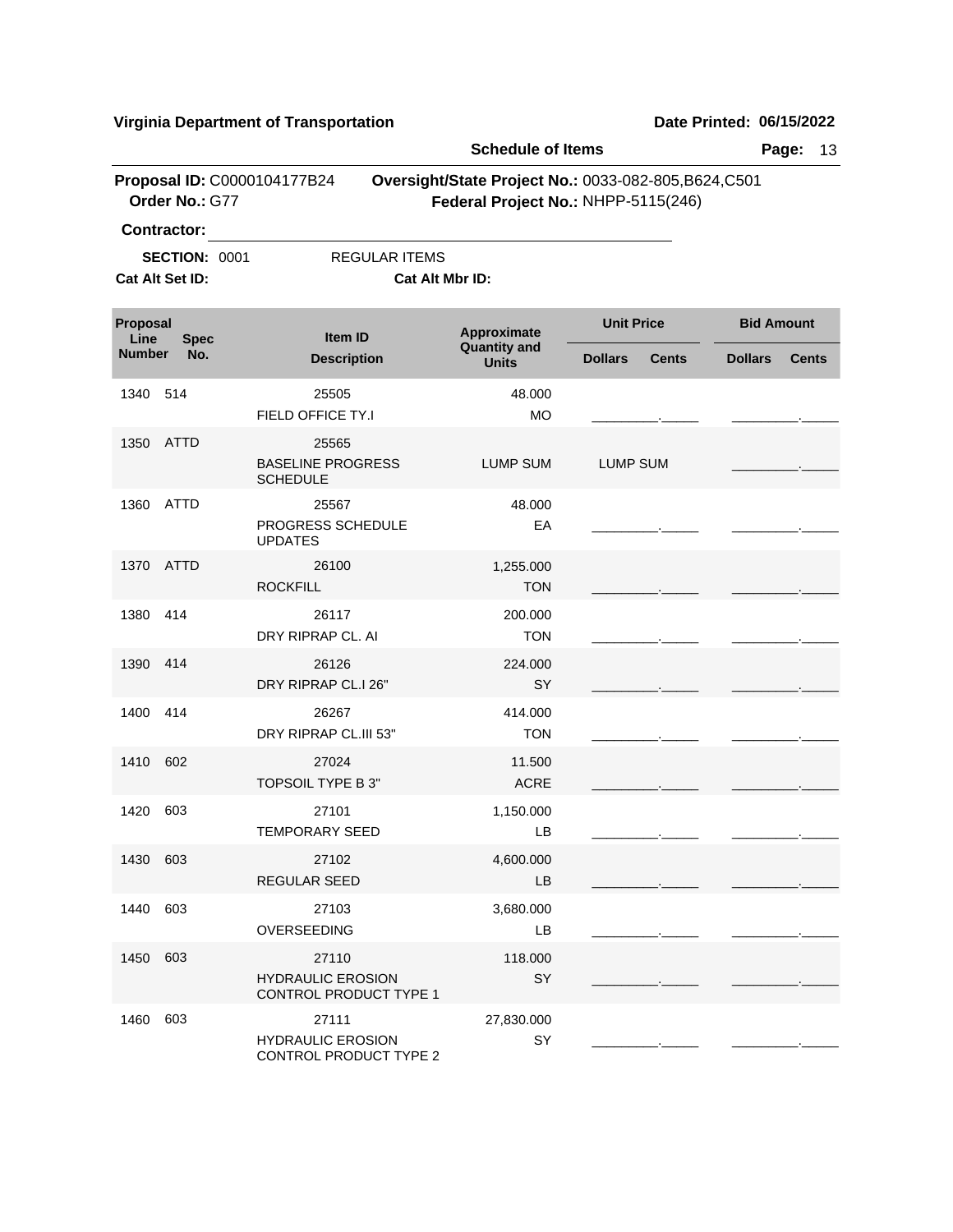\_\_\_\_\_\_\_\_\_.\_\_\_\_\_ \_\_\_\_\_\_\_\_\_.\_\_\_\_\_

|                    |                      | riiginia Department or Transportation                              | <b>Schedule of Items</b>                                                                     |                   |              | <b>שמוכ רוווווכט. ט<i>טו ו</i>אכ<i>ט</i>בב</b> | Page:<br>14  |
|--------------------|----------------------|--------------------------------------------------------------------|----------------------------------------------------------------------------------------------|-------------------|--------------|------------------------------------------------|--------------|
|                    | Order No.: G77       | Proposal ID: C0000104177B24                                        | Oversight/State Project No.: 0033-082-805, B624, C501<br>Federal Project No.: NHPP-5115(246) |                   |              |                                                |              |
| <b>Contractor:</b> |                      |                                                                    |                                                                                              |                   |              |                                                |              |
| Cat Alt Set ID:    | <b>SECTION: 0001</b> | <b>REGULAR ITEMS</b>                                               | Cat Alt Mbr ID:                                                                              |                   |              |                                                |              |
| Proposal<br>Line   | <b>Spec</b>          | Item ID                                                            | Approximate                                                                                  | <b>Unit Price</b> |              | <b>Bid Amount</b>                              |              |
| <b>Number</b>      | No.                  | <b>Description</b>                                                 | <b>Quantity and</b><br><b>Units</b>                                                          | <b>Dollars</b>    | <b>Cents</b> | <b>Dollars</b>                                 | <b>Cents</b> |
| 1470               | 603                  | 27112<br><b>HYDRAULIC EROSION</b><br><b>CONTROL PRODUCT TYPE 3</b> | 55,787.000<br>SY                                                                             |                   |              |                                                |              |
| 1480               | 603                  | 27113<br><b>HYDRAULIC EROSION</b><br>CONTROL PRODUCT TYPE 4        | 41,745.000<br><b>SY</b>                                                                      |                   |              |                                                |              |
| 1490               | 603                  | 27230<br>FERTILIZER NITROGEN - N                                   | 1,150.000<br>LB                                                                              |                   |              |                                                |              |
| 1500               | 603                  | 27231<br>FERTILIZER PHOSPHOROUS<br>$- P$                           | 805.000<br>LB                                                                                |                   |              |                                                |              |
| 1510               | 603                  | 27232<br>FERTILIZER POTASSIUM - K                                  | 805.000<br>LB                                                                                |                   |              |                                                |              |
| 1520               | 603                  | 27250<br>LIME                                                      | 63.250<br><b>TON</b>                                                                         |                   |              |                                                |              |
| 1530               | 303                  | 27410<br>CHECK DAM, ROCK TY. I                                     | 3.000<br>EA                                                                                  |                   |              |                                                |              |
| 1540               | 303                  | 27415<br>CHECK DAM ROCK TY. II                                     | 60.000<br>EA                                                                                 |                   |              |                                                |              |
| 1550 303           |                      | 27422<br>DEWATERING BASIN EC-8                                     | 5.000<br>EA                                                                                  |                   |              |                                                |              |
| 1560 303           |                      | 27430<br>SILTATION CONTROL<br><b>EXCAVATION</b>                    | 3,283.000<br>CY                                                                              |                   |              |                                                |              |
| 1570 303           |                      | 27451<br><b>INLET PROTECTION TYPE A</b>                            | 62.000<br>EA                                                                                 |                   |              |                                                |              |
| 1580               | 303                  | 27461<br><b>INLET PROTECTION TYPE B</b>                            | 33.000<br>EA                                                                                 |                   |              |                                                |              |
| 1590 303           |                      | 27500<br><b>GEOTEXTILE FABRIC</b>                                  | 1,479.000<br>SY                                                                              |                   |              |                                                |              |
| 1600               | 303                  | 27504                                                              | 1,663.000                                                                                    |                   |              |                                                |              |

TEMP. SILT FENCE TYPE B LF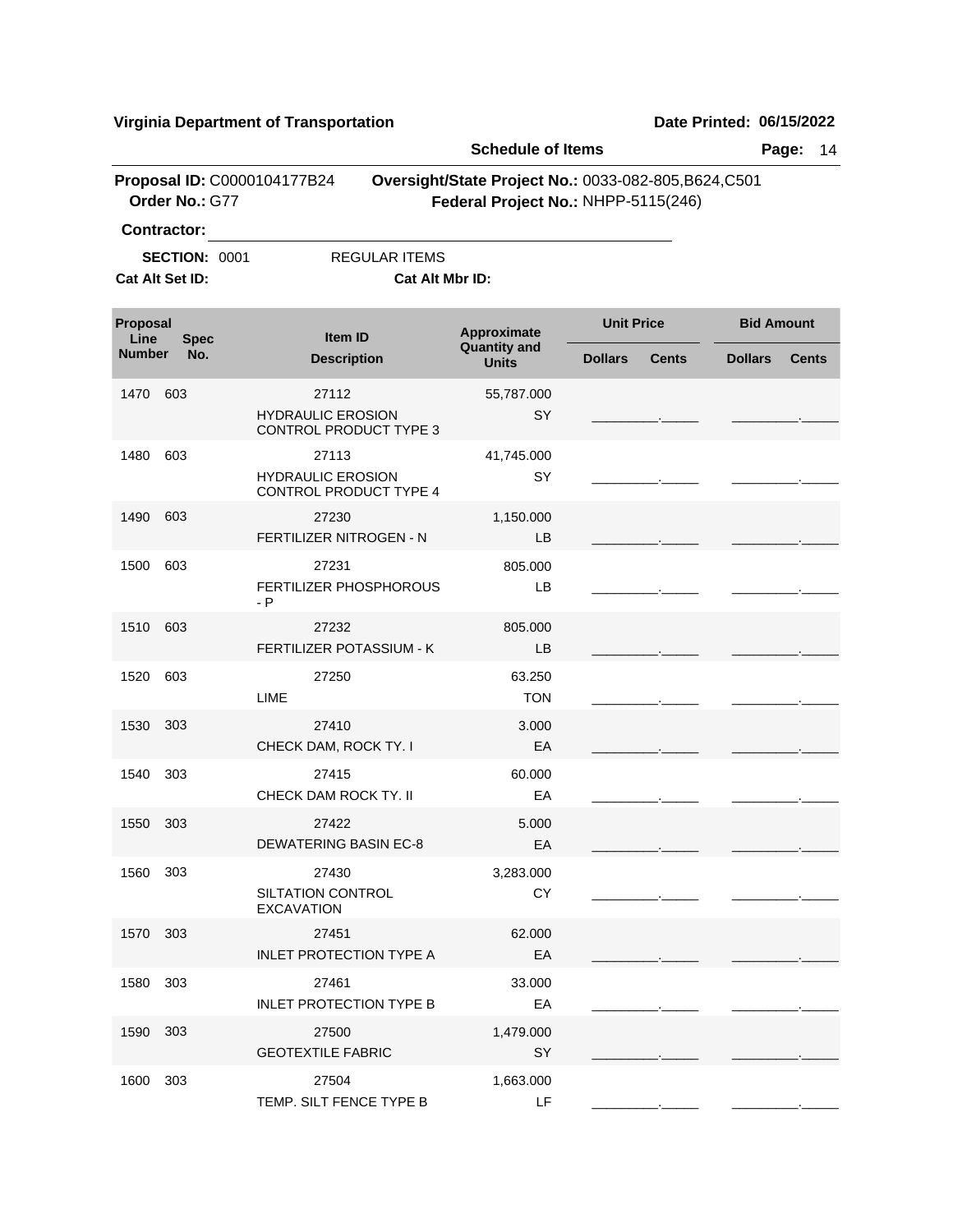|                         |                                         |                                                                                       | <b>Schedule of Items</b>            |                                                                                              | Page:<br>15                    |
|-------------------------|-----------------------------------------|---------------------------------------------------------------------------------------|-------------------------------------|----------------------------------------------------------------------------------------------|--------------------------------|
|                         | Order No.: G77<br><b>Contractor:</b>    | Proposal ID: C0000104177B24                                                           |                                     | Oversight/State Project No.: 0033-082-805, B624, C501<br>Federal Project No.: NHPP-5115(246) |                                |
|                         | <b>SECTION: 0001</b><br>Cat Alt Set ID: | <b>REGULAR ITEMS</b><br><b>Cat Alt Mbr ID:</b>                                        |                                     |                                                                                              |                                |
| <b>Proposal</b><br>Line | <b>Spec</b>                             | <b>Item ID</b>                                                                        | Approximate                         | <b>Unit Price</b>                                                                            | <b>Bid Amount</b>              |
| <b>Number</b>           | No.                                     | <b>Description</b>                                                                    | <b>Quantity and</b><br><b>Units</b> | <b>Dollars</b><br><b>Cents</b>                                                               | <b>Dollars</b><br><b>Cents</b> |
| 1610                    | 303                                     | 27505<br>TEMP. SILT FENCE TYPE A                                                      | 10,881.000<br>LF                    |                                                                                              |                                |
| 1620                    | <b>ATTD</b>                             | 27543<br><b>STORM WATER</b><br><b>MANAGEMENT</b><br><b>BIORETENTION BASIN</b>         | 1,826.000<br>SY                     |                                                                                              |                                |
| 1630                    | 303                                     | 27545<br><b>STORM WATER</b><br><b>MANAGEMENT BASIN</b><br>EXCAVATION                  | 22,525.000<br>CY                    |                                                                                              |                                |
| 1640                    | 302                                     | 27550<br><b>STORM WATER</b><br>MANAGEMENT DRAINAGE<br>STR. SWM-1                      | 37.000<br>LF                        |                                                                                              |                                |
| 1650                    | <b>ATTD</b>                             | 27553<br>PERMANENT SWM FACILITY<br>AS-BUILT DOCUMENTATION<br><b>BR 1 &amp; POND 1</b> | <b>LUMP SUM</b>                     | <b>LUMP SUM</b>                                                                              |                                |
| 1660                    | ATTD                                    | 27553<br>PERMANENT SWM FACILITY<br><b>AS-BUILT DOCUMENTATION</b><br>BR <sub>2</sub>   | LUMP SUM                            | <b>LUMP SUM</b>                                                                              |                                |
| 1670                    | ATTD                                    | 27553<br>PERMANENT SWM FACILITY<br>AS-BUILT DOCUMENTATION<br>BR <sub>3</sub>          | <b>LUMP SUM</b>                     | <b>LUMP SUM</b>                                                                              |                                |
|                         | 1680 ATTD                               | 27553<br>PERMANENT SWM FACILITY<br><b>AS-BUILT DOCUMENTATION</b><br>POND <sub>2</sub> | LUMP SUM                            | LUMP SUM                                                                                     |                                |
|                         | 1690 ATTD                               | 27553<br>PERMANENT SWM FACILITY<br>AS-BUILT DOCUMENTATION<br>POND <sub>3</sub>        | <b>LUMP SUM</b>                     | <b>LUMP SUM</b>                                                                              |                                |
| 1700                    | ATTD                                    | 27553<br>PERMANENT SWM FACILITY<br>AS-BUILT DOCUMENTATION<br>POND <sub>4</sub>        | LUMP SUM                            | LUMP SUM                                                                                     |                                |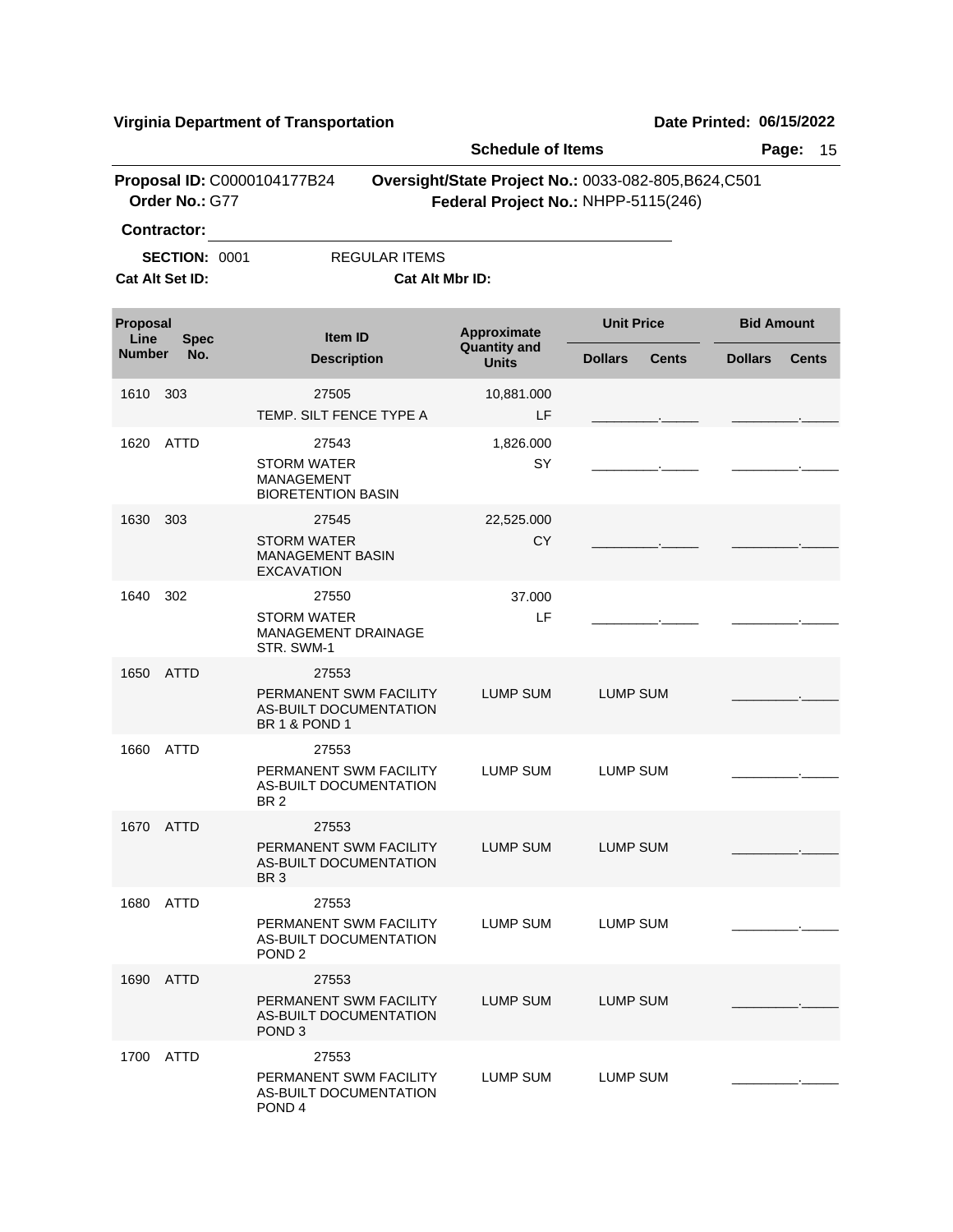|                  |                                               |                                                                                | <b>Schedule of Items</b>           |                                                                                              | Page:<br>16                    |
|------------------|-----------------------------------------------|--------------------------------------------------------------------------------|------------------------------------|----------------------------------------------------------------------------------------------|--------------------------------|
|                  | Proposal ID: C0000104177B24<br>Order No.: G77 |                                                                                |                                    | Oversight/State Project No.: 0033-082-805, B624, C501<br>Federal Project No.: NHPP-5115(246) |                                |
|                  | <b>Contractor:</b>                            |                                                                                |                                    |                                                                                              |                                |
|                  | <b>SECTION: 0001</b>                          | <b>REGULAR ITEMS</b>                                                           |                                    |                                                                                              |                                |
|                  | Cat Alt Set ID:                               | Cat Alt Mbr ID:                                                                |                                    |                                                                                              |                                |
| Proposal<br>Line | <b>Spec</b>                                   | Item ID                                                                        | Approximate<br><b>Quantity and</b> | <b>Unit Price</b>                                                                            | <b>Bid Amount</b>              |
| <b>Number</b>    | No.                                           | <b>Description</b>                                                             | <b>Units</b>                       | <b>Dollars</b><br><b>Cents</b>                                                               | <b>Dollars</b><br><b>Cents</b> |
|                  | 1710 ATTD                                     | 27553<br>PERMANENT SWM FACILITY<br>AS-BUILT DOCUMENTATION<br>POND <sub>5</sub> | LUMP SUM                           | <b>LUMP SUM</b>                                                                              |                                |
| 1720             | 605                                           | 38954<br>LANDSCAPE 3" SHREDDED<br>HARDWOOD MULCH                               | 153.000<br>CY                      |                                                                                              |                                |
| 1730             | 520                                           | 40003<br><b>1" WATER SERVICE LINE</b>                                          | 4.000<br>LF.                       |                                                                                              |                                |
| 1740             | 520                                           | 40081<br>8" DI WATER MAIN                                                      | 355.000<br>LF                      |                                                                                              |                                |
| 1750             | 520                                           | 41008<br>8" GATE VALVE & BOX                                                   | 1.000<br>EA                        |                                                                                              |                                |
| 1760             | <b>ATTD</b>                                   | 41101<br><b>RELOCATE EXISTING SIGNAL</b><br><b>EQUIPMENT (FIBER OPTIC)</b>     | <b>LUMP SUM</b>                    | <b>LUMP SUM</b>                                                                              |                                |
| 1770             | 510                                           | 41104<br>ADJUST EXIST. VALVE BOX                                               | 4.000<br>EA                        |                                                                                              |                                |
| 1780             | 520                                           | 41403<br>8"X8" TAPPING SLEEVE<br>VALVE & BOX                                   | 1.000<br>EA                        |                                                                                              |                                |
| 1790 520         |                                               | 41968<br>1" WATER METER BOX &<br><b>YOKE</b>                                   | 1.000<br>EA                        |                                                                                              |                                |
| 1800 520         |                                               | 42182<br>18" DI SANITARY SEWER<br><b>PIPE</b>                                  | 13.000<br>LF                       |                                                                                              |                                |
| 1810 520         |                                               | 42242<br>24" DI SANITARY SEWER<br><b>PIPE</b>                                  | 297.000<br>LF                      |                                                                                              |                                |
| 1820             | 520                                           | 42755<br>SANITARY SEWER MANHOLE                                                | 38.000<br>LF                       |                                                                                              |                                |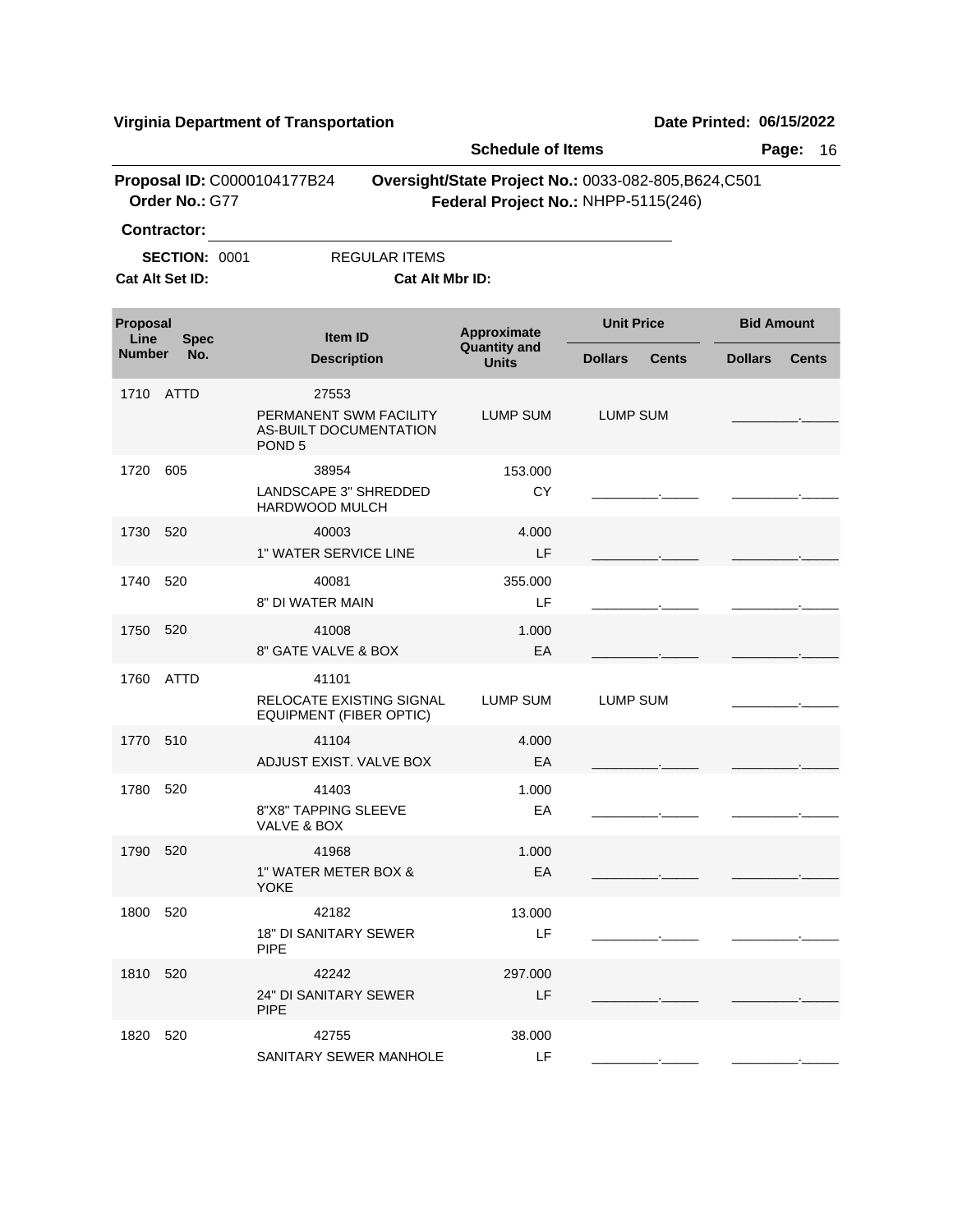|                  |                                         |                                                                          | <b>Schedule of Items</b>                                                                     |                            | Page:<br>17                                    |
|------------------|-----------------------------------------|--------------------------------------------------------------------------|----------------------------------------------------------------------------------------------|----------------------------|------------------------------------------------|
|                  | Order No.: G77<br><b>Contractor:</b>    | Proposal ID: C0000104177B24                                              | Oversight/State Project No.: 0033-082-805, B624, C501<br>Federal Project No.: NHPP-5115(246) |                            |                                                |
|                  | <b>SECTION: 0001</b><br>Cat Alt Set ID: | <b>REGULAR ITEMS</b>                                                     | Cat Alt Mbr ID:                                                                              |                            |                                                |
| Proposal<br>Line | <b>Spec</b>                             | <b>Item ID</b>                                                           | Approximate                                                                                  | <b>Unit Price</b>          | <b>Bid Amount</b>                              |
| Number           | No.                                     | <b>Description</b>                                                       | <b>Quantity and</b><br><b>Units</b>                                                          | <b>Dollars</b>             | <b>Cents</b><br><b>Dollars</b><br><b>Cents</b> |
| 1830             | 520                                     | 42764<br><b>MANHOLE FRAME &amp; COVER</b><br><b>F&amp;C-1</b>            | 6.000<br>EA                                                                                  | <b>Contract</b>            |                                                |
| 1840             | 510                                     | 42765<br><b>ADJUST EXIST FRAME &amp;</b><br><b>COVER</b>                 | 4.000<br>EA                                                                                  | <u> 1989 - Alban Store</u> |                                                |
| 1850             | 520                                     | 44301<br>SEWER UTILITY 18" PLUG OR<br>CAP                                | 2.000<br>EA                                                                                  |                            |                                                |
| 1860             | 520                                     | 44301<br>SEWER UTILITY 24"<br><b>REDUCER</b>                             | 1.000<br>EA                                                                                  |                            |                                                |
| 1870             | 702                                     | 50016<br>ROAD EDGE DELINEATOR<br>ED-3, TY. I OR II, D-1                  | 133.000<br>EA                                                                                |                            |                                                |
| 1880             | 701                                     | 50108<br><b>SIGN PANEL</b>                                               | 1,801.000<br><b>SF</b>                                                                       | <b>Contract Contract</b>   |                                                |
| 1890             | 700                                     | 50300<br>REMOVE EXISTING 1 POST<br><b>SIGN STRUCTURE</b>                 | 84.000<br>EA                                                                                 |                            |                                                |
| 1900             | 700                                     | 50302<br><b>REMOVE EXISTING 2 POST</b><br><b>SIGN STRUCTURE</b>          | 11.000<br>EA                                                                                 |                            |                                                |
| 1910 700         |                                         | 50310<br>REMOVE EXIST. OVERHEAD<br>SIGN STRUCTURE STA.<br>2010+47.60     | 1.000<br>EA                                                                                  |                            |                                                |
| 1920             | 700                                     | 50310<br>REMOVE EXIST. OVERHEAD<br>SIGN STRUCTURE STA.<br>2011+61.40     | 1.000<br>EA                                                                                  |                            |                                                |
| 1930             | 700                                     | 50342<br>RELOCATE EXISTING 2 POST<br><b>GROUND MOUNTED SIGN</b><br>PANEL | 8.000<br>EA                                                                                  |                            |                                                |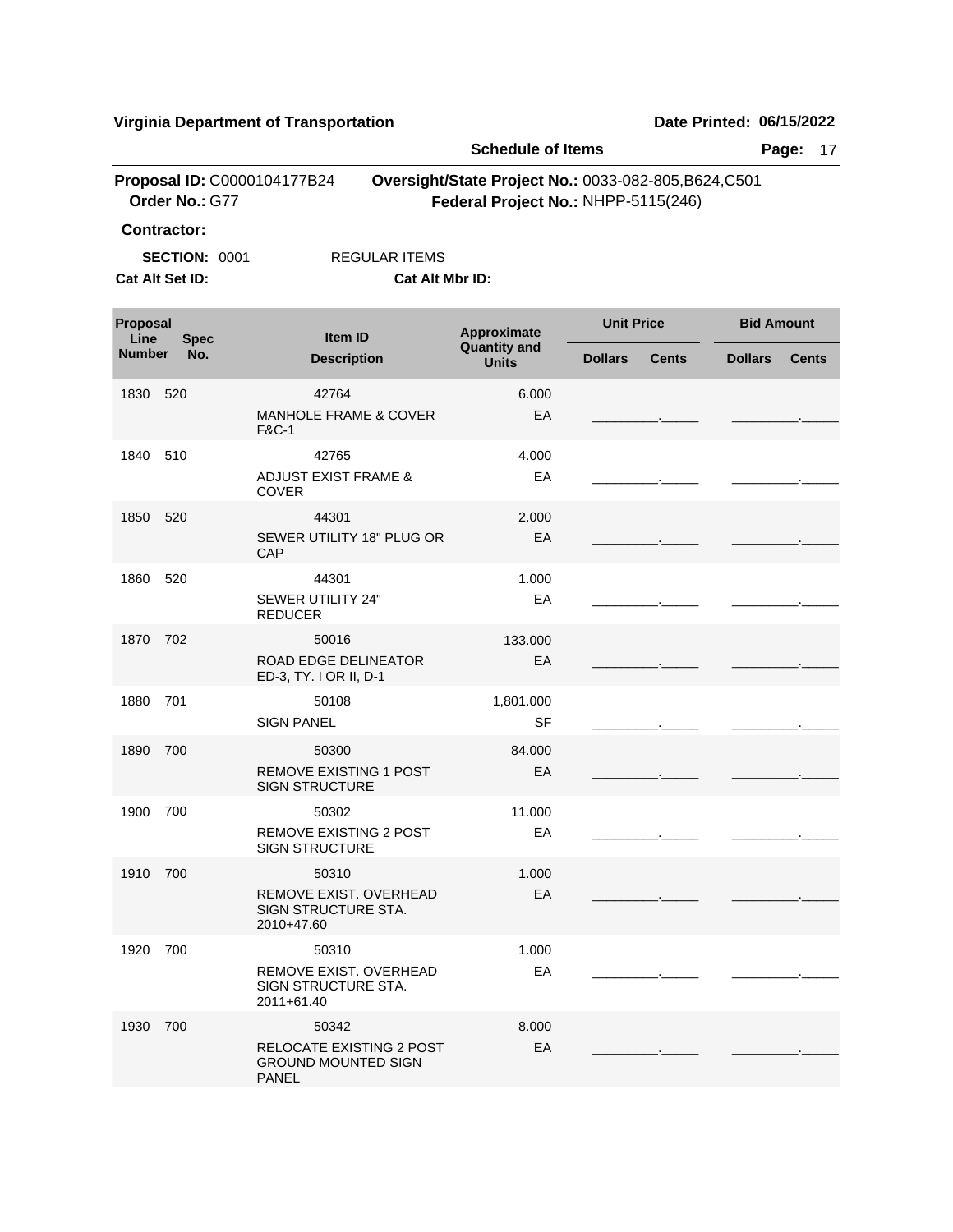|                  |                      |                                                                                                | <b>Schedule of Items</b>                                                                     |                   |              |                   | Page:<br>18  |
|------------------|----------------------|------------------------------------------------------------------------------------------------|----------------------------------------------------------------------------------------------|-------------------|--------------|-------------------|--------------|
|                  | Order No.: G77       | Proposal ID: C0000104177B24                                                                    | Oversight/State Project No.: 0033-082-805, B624, C501<br>Federal Project No.: NHPP-5115(246) |                   |              |                   |              |
|                  | <b>Contractor:</b>   |                                                                                                |                                                                                              |                   |              |                   |              |
|                  | <b>SECTION: 0001</b> | <b>REGULAR ITEMS</b>                                                                           |                                                                                              |                   |              |                   |              |
|                  | Cat Alt Set ID:      | Cat Alt Mbr ID:                                                                                |                                                                                              |                   |              |                   |              |
| Proposal<br>Line | <b>Spec</b>          | <b>Item ID</b>                                                                                 | Approximate                                                                                  | <b>Unit Price</b> |              | <b>Bid Amount</b> |              |
| <b>Number</b>    | No.                  | <b>Description</b>                                                                             | <b>Quantity and</b><br><b>Units</b>                                                          | <b>Dollars</b>    | <b>Cents</b> | <b>Dollars</b>    | <b>Cents</b> |
| 1940             | 700                  | 50382<br>SIGN STRUCTURE,<br><b>OVERHEAD CANTILEVER</b>                                         | 1.000<br>EA                                                                                  |                   |              |                   |              |
| 1950             | 700                  | <b>LOCATION 2</b><br>50382<br>SIGN STRUCTURE,<br><b>OVERHEAD CANTILEVER</b><br>STA. 2010+00.00 | 1.000<br>EA                                                                                  |                   |              |                   |              |
| 1960             | 700                  | 50410<br>VIA SIGN POST, W10 X 12                                                               | 87.000<br>LF                                                                                 |                   |              |                   |              |
| 1970             | 700                  | 50411<br>VIA SIGN POST, W12 X 14                                                               | 102,000<br>LF                                                                                |                   |              |                   |              |
| 1980             | 700                  | 50430<br>SIGN POST STP-1, 2", 14<br><b>GAUGE</b>                                               | 1,037.000<br>LF                                                                              |                   |              |                   |              |
| 1990             | 700                  | 50432<br>SIGN POST STP-1, 2 3/16", 10<br><b>GAUGE</b>                                          | 24.000<br>LF                                                                                 |                   |              |                   |              |
| 2000             | 700                  | 50434<br>SIGN POST STP-1, 2 1/2", 10<br><b>GAUGE</b>                                           | 304.000<br>LF                                                                                |                   |              |                   |              |
| 2010             | 700                  | 50436<br>SIGN POST STP-1, 2 1/2", 12<br><b>GAUGE</b>                                           | 155.000<br>LF.                                                                               |                   |              |                   |              |
| 2020             | 700                  | 50487<br><b>CONCRETE SIGN</b><br>FOUNDATION STP-1, TYPE C                                      | 23.000<br>EA                                                                                 |                   |              |                   |              |
| 2030             | 700                  | 50489<br><b>CONCRETE SIGN</b><br>FOUNDATION STP-1, TYPE E                                      | 12.000<br>EA                                                                                 |                   |              |                   |              |
| 2040             | 700                  | 50490<br><b>CONCRETE SIGN</b><br>FOUNDATION STP-1, TYPE F                                      | 70.000<br>EA                                                                                 |                   |              |                   |              |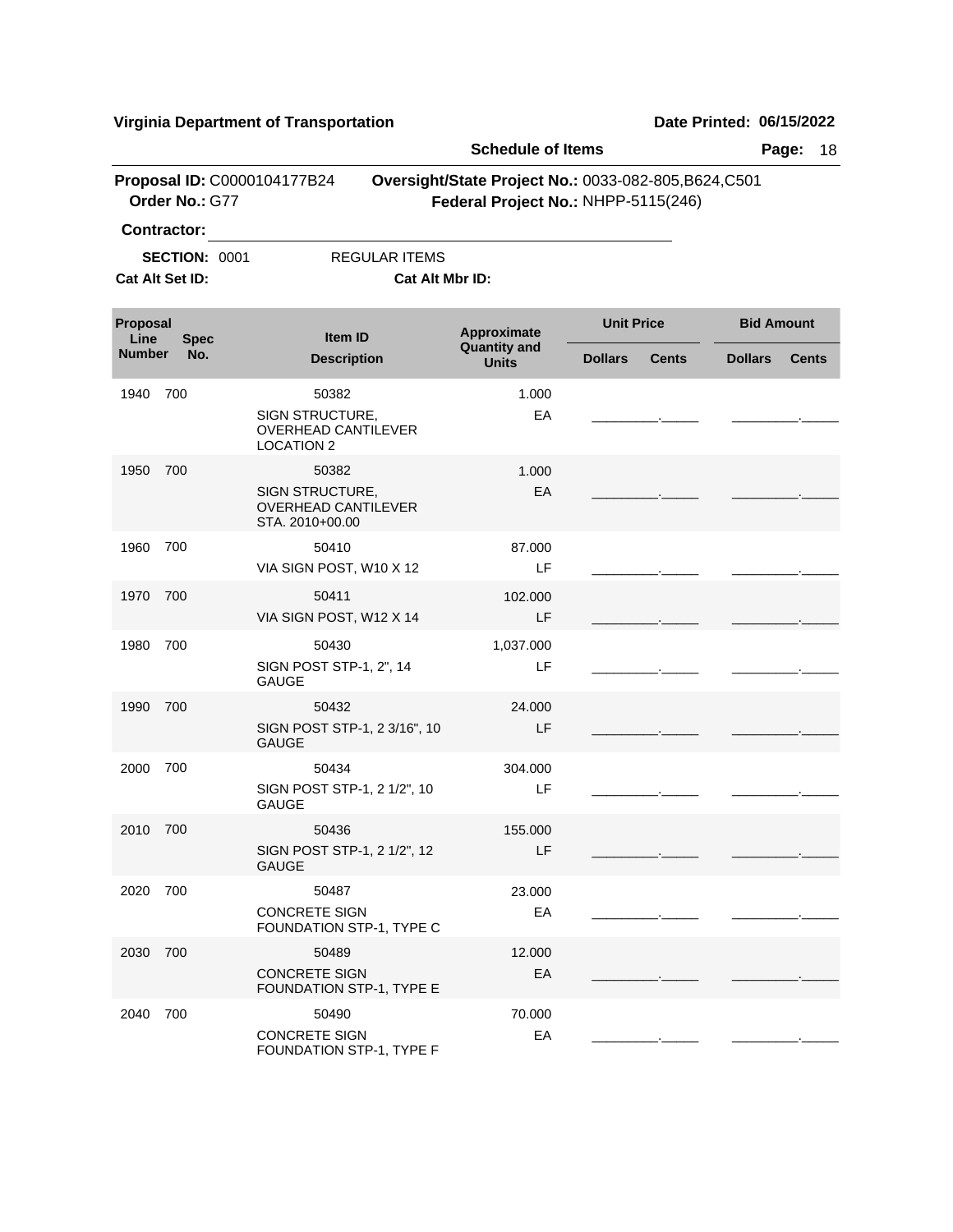|                  |                                                               |                                                                                | <b>Schedule of Items</b>            |                                                                                              | Page:<br>19                    |
|------------------|---------------------------------------------------------------|--------------------------------------------------------------------------------|-------------------------------------|----------------------------------------------------------------------------------------------|--------------------------------|
|                  | Proposal ID: C0000104177B24<br>Order No.: G77                 |                                                                                |                                     | Oversight/State Project No.: 0033-082-805, B624, C501<br>Federal Project No.: NHPP-5115(246) |                                |
|                  | <b>Contractor:</b><br><b>SECTION: 0001</b><br>Cat Alt Set ID: | <b>REGULAR ITEMS</b><br>Cat Alt Mbr ID:                                        |                                     |                                                                                              |                                |
|                  |                                                               |                                                                                |                                     |                                                                                              |                                |
| Proposal<br>Line | <b>Spec</b>                                                   | Item ID                                                                        | Approximate                         | <b>Unit Price</b>                                                                            | <b>Bid Amount</b>              |
| <b>Number</b>    | No.                                                           | <b>Description</b>                                                             | <b>Quantity and</b><br><b>Units</b> | <b>Dollars</b><br><b>Cents</b>                                                               | <b>Dollars</b><br><b>Cents</b> |
| 2050             | 700                                                           | 50506<br>CONC. SIGN FOUND., SSP-VI<br>A 2'3" DIA, X 4'6" DEPTH                 | 6.000<br>EA                         |                                                                                              |                                |
| 2060             | 700                                                           | 50528<br>CONC. SIGN FOUND., SSP-VI<br>A 3'0" DIA, X 7' DEPTH                   | 6.000<br>EA                         |                                                                                              |                                |
| 2070             | 700                                                           | 50575<br>CONC. FOUND, O/H SIGN<br><b>STRUCTURE</b>                             | 20.000<br><b>CY</b>                 |                                                                                              |                                |
|                  | 2080 ATTD                                                     | 50611<br>RELOC. EXIST. SIGN STRUCT.<br>TY. II                                  | 1.000<br>EA                         |                                                                                              |                                |
|                  | 2090 ATTD                                                     | 50613<br>RELOC. EXIST. SIGN STRUCT.<br>TY. VA                                  | 2.000<br>EA                         |                                                                                              |                                |
|                  | 2100 ATTD                                                     | 50902<br><b>TRAFFIC SIGN CONCRETE</b><br>MOUNT STP-1, KLEEN BREAK<br>MODEL 425 | 26,000<br>EA                        |                                                                                              |                                |
| 2110             | 703                                                           | 51030<br>LOCAL CONTROLLER, TY. A                                               | 4.000<br>EA                         |                                                                                              |                                |
| 2120 700         |                                                               | 51170<br>ELECTRICAL SERVICE SE-5                                               | 1.000<br>EA                         |                                                                                              |                                |
| 2130 703         |                                                               | 51184<br><b>TRAFFIC SIGNAL HEAD</b><br><b>SECTION 12" LED</b>                  | 84.000<br>EA                        |                                                                                              |                                |
| 2140 703         |                                                               | 51198<br>PEDESTRIAN ACTUATION PA-<br>2                                         | 4.000<br>EA                         |                                                                                              |                                |
| 2150 703         |                                                               | 51200<br>PEDESTRIAN ACTUATION PA-<br>4                                         | 15.000<br>EA                        |                                                                                              |                                |
| 2160 700         |                                                               | 51210<br>PEDESTAL POLE PF-2 10'                                                | 15.000<br>EA                        |                                                                                              |                                |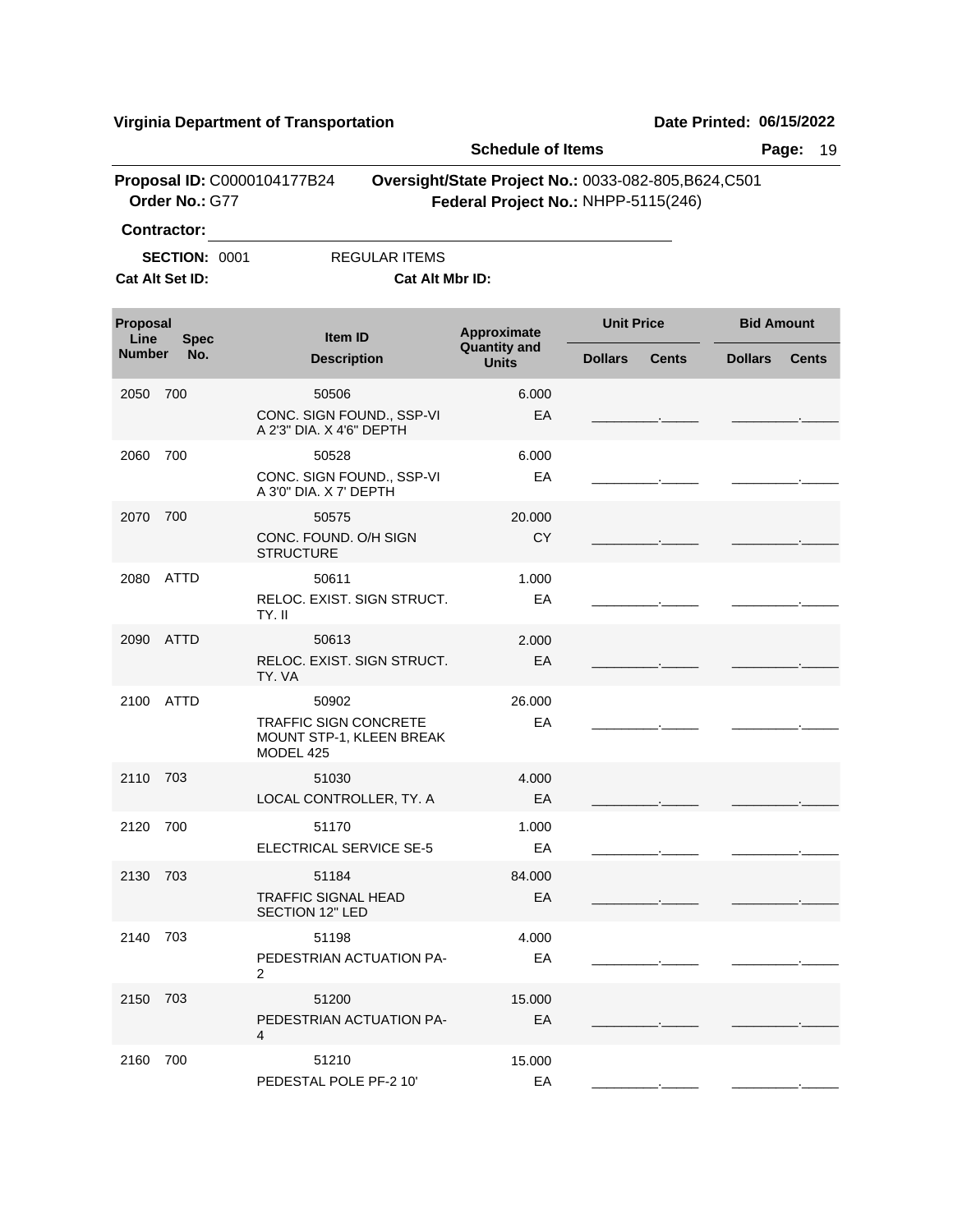|                  |                      |                                         |                      | <b>Schedule of Items</b>                                                                     |                   |              |                   | Page:<br>20  |
|------------------|----------------------|-----------------------------------------|----------------------|----------------------------------------------------------------------------------------------|-------------------|--------------|-------------------|--------------|
|                  | Order No.: G77       | Proposal ID: C0000104177B24             |                      | Oversight/State Project No.: 0033-082-805, B624, C501<br>Federal Project No.: NHPP-5115(246) |                   |              |                   |              |
|                  | <b>Contractor:</b>   |                                         |                      |                                                                                              |                   |              |                   |              |
|                  | <b>SECTION: 0001</b> |                                         | <b>REGULAR ITEMS</b> |                                                                                              |                   |              |                   |              |
|                  | Cat Alt Set ID:      |                                         | Cat Alt Mbr ID:      |                                                                                              |                   |              |                   |              |
| Proposal<br>Line | <b>Spec</b>          | Item ID                                 |                      | Approximate<br><b>Quantity and</b>                                                           | <b>Unit Price</b> |              | <b>Bid Amount</b> |              |
| <b>Number</b>    | No.                  | <b>Description</b>                      |                      | <b>Units</b>                                                                                 | <b>Dollars</b>    | <b>Cents</b> | <b>Dollars</b>    | <b>Cents</b> |
| 2170             | 700                  | 51238                                   |                      | 99.000                                                                                       |                   |              |                   |              |
|                  |                      | CONCRETE FOUNDATION<br>SIGNAL POLE PF-8 |                      | <b>CY</b>                                                                                    |                   |              |                   |              |
| 2180             | 700                  | 51240                                   |                      | 15.000                                                                                       |                   |              |                   |              |
|                  |                      | <b>CONCRETE FOUNDATION PF-</b><br>2     |                      | EA                                                                                           |                   |              |                   |              |
| 2190             | 700                  | 51248                                   |                      | 4.000                                                                                        |                   |              |                   |              |
|                  |                      | <b>CONCRETE FOUNDATION CF-</b><br>4     |                      | EA                                                                                           |                   |              |                   |              |
| 2200             | 700                  | 51480                                   |                      | 9.000                                                                                        |                   |              |                   |              |
|                  |                      | SIGNAL MAST ARM POLE MP-<br>3, TYPE E1  |                      | EA                                                                                           |                   |              |                   |              |
| 2210             | 700                  | 51486                                   |                      | 4.000                                                                                        |                   |              |                   |              |
|                  |                      | <b>MAST ARM 40'</b>                     |                      | EA                                                                                           |                   |              |                   |              |
| 2220             | 700                  | 51487                                   |                      | 1.000                                                                                        |                   |              |                   |              |
|                  |                      | <b>MAST ARM 49'</b>                     |                      | EA                                                                                           |                   |              |                   |              |
| 2230             | 700                  | 51488                                   |                      | 1.000                                                                                        |                   |              |                   |              |
|                  |                      | MAST ARM 60'                            |                      | EA                                                                                           |                   |              |                   |              |
| 2240             | 700                  | 51489                                   |                      | 2.000                                                                                        |                   |              |                   |              |
|                  |                      | <b>MAST ARM 65'</b>                     |                      | EA                                                                                           |                   |              |                   |              |
| 2250 700         |                      | 51491                                   |                      | 1.000                                                                                        |                   |              |                   |              |
|                  |                      | MAST ARM 75' CASE 1<br><b>LOADING</b>   |                      | EA                                                                                           |                   |              |                   |              |
| 2260 703         |                      | 51507                                   |                      | 4.000                                                                                        |                   |              |                   |              |
|                  |                      | <b>VIDEO DETECTION CAMERA</b>           |                      | EA                                                                                           |                   |              |                   |              |
| 2270 703         |                      | 51508                                   |                      | 1,100.000                                                                                    |                   |              |                   |              |
|                  |                      | <b>VIDEO DETECTION CABLE</b>            |                      | LF                                                                                           |                   |              |                   |              |
| 2280 703         |                      | 51509                                   |                      | 5.000                                                                                        |                   |              |                   |              |
|                  |                      | <b>VIDEO DETECTION SYSTEM</b>           |                      | EA                                                                                           |                   |              |                   |              |
| 2290 703         |                      | 51522                                   |                      | 1.000                                                                                        |                   |              |                   |              |
|                  |                      | EVP DETECTION SYSTEM 2-<br>WAY          |                      | EA                                                                                           |                   |              |                   |              |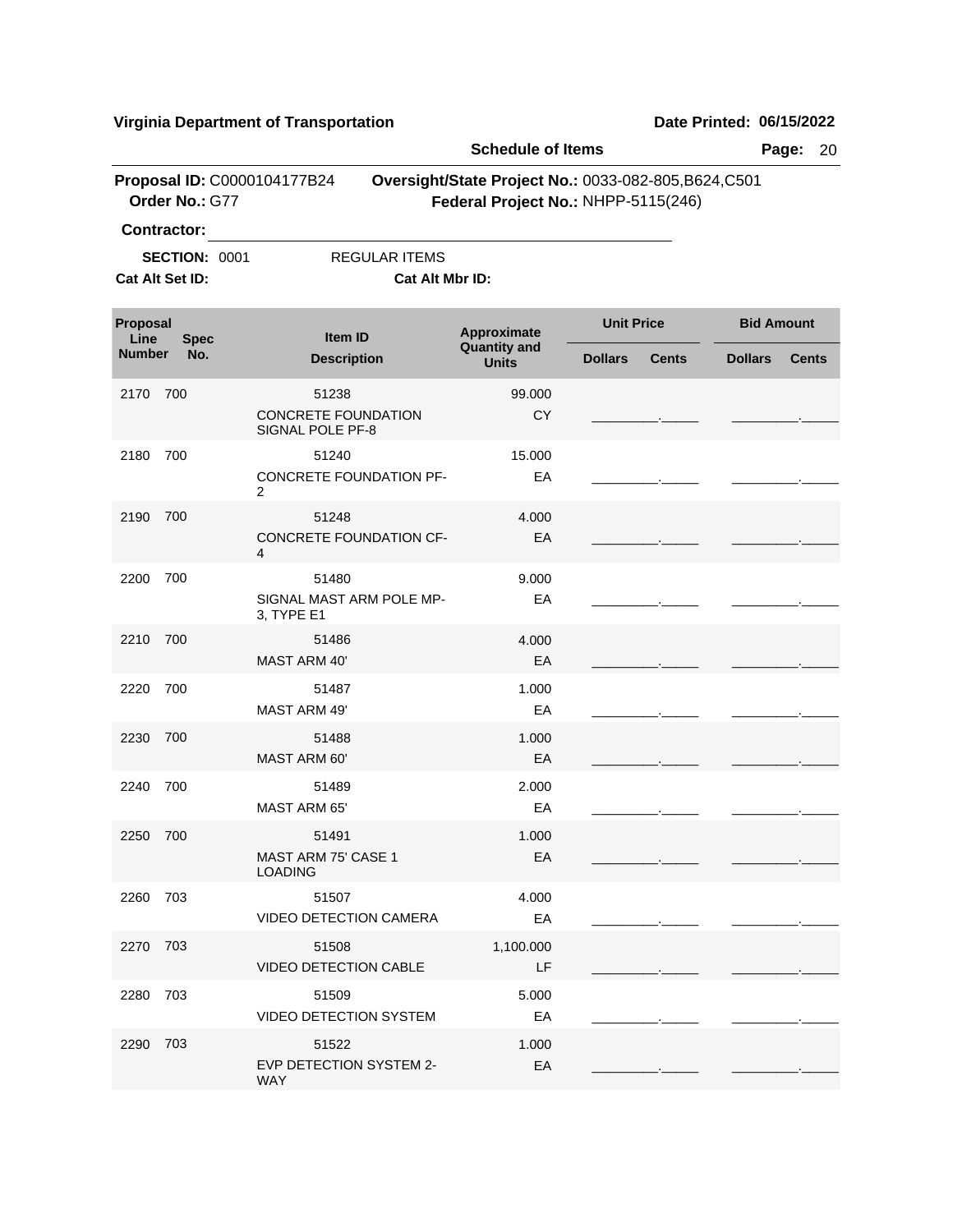|                                 |                                               |                                                      | <b>Schedule of Items</b>           |                                                                                              | Page:<br>21                    |  |
|---------------------------------|-----------------------------------------------|------------------------------------------------------|------------------------------------|----------------------------------------------------------------------------------------------|--------------------------------|--|
|                                 | Proposal ID: C0000104177B24<br>Order No.: G77 |                                                      |                                    | Oversight/State Project No.: 0033-082-805, B624, C501<br>Federal Project No.: NHPP-5115(246) |                                |  |
|                                 | <b>Contractor:</b>                            |                                                      |                                    |                                                                                              |                                |  |
|                                 | <b>SECTION: 0001</b>                          | <b>REGULAR ITEMS</b>                                 |                                    |                                                                                              |                                |  |
|                                 | Cat Alt Set ID:                               | Cat Alt Mbr ID:                                      |                                    |                                                                                              |                                |  |
| Proposal<br>Line<br><b>Spec</b> |                                               | Item ID                                              | Approximate<br><b>Quantity and</b> | <b>Unit Price</b>                                                                            | <b>Bid Amount</b>              |  |
| <b>Number</b>                   | No.                                           | <b>Description</b>                                   | <b>Units</b>                       | <b>Dollars</b><br><b>Cents</b>                                                               | <b>Dollars</b><br><b>Cents</b> |  |
| 2300                            | 703                                           | 51523<br>EVP DETECTION SYSTEM 3-<br><b>WAY</b>       | 2.000<br>EA                        |                                                                                              |                                |  |
| 2310                            | 703                                           | 51524<br>EVP DETECTION SYSTEM 4-<br><b>WAY</b>       | 1.000<br>EA                        |                                                                                              |                                |  |
| 2320                            | 703                                           | 51525<br>EVP DETECTOR CABLE                          | 2,700.000<br>LF                    |                                                                                              |                                |  |
| 2330                            | 700                                           | 51598<br>8/3 CONDUCTOR CABLE                         | 100.000<br>LF                      |                                                                                              |                                |  |
| 2340                            | 700                                           | 51603<br>14/5 CONDUCTOR CABLE                        | 19,060.000<br>LF                   |                                                                                              |                                |  |
| 2350                            | 700                                           | 51614<br><b>CONDUCTOR CABLE 8/1 AWG</b>              | 4,290.000<br>LF                    |                                                                                              |                                |  |
| 2360                            | 700                                           | 51700<br>14/2 CONDUCTOR CABLE<br><b>SHIELDED</b>     | 2,700.000<br>LF                    |                                                                                              |                                |  |
| 2370                            | 703                                           | 51830<br>HANGER ASSEMBLY SM-3,<br><b>ONE WAY</b>     | 25.000<br>EA                       |                                                                                              |                                |  |
| 2380 703                        |                                               | 51834<br>HANGER ASSEMBLY SMB-2,<br>ONE WAY           | 11.000<br>EA                       |                                                                                              |                                |  |
| 2390                            | 703                                           | 51835<br>HANGER ASSEMBLY SMB-2,<br><b>TWO WAY</b>    | 3.000<br>EA                        |                                                                                              |                                |  |
| 2400                            | 703                                           | 51838<br>HANGER ASSEMBLY SMB-3,<br>ONE WAY           | 5.000<br>EA                        |                                                                                              |                                |  |
| 2405 512                        |                                               | 51932<br>RELOCATE EXISTING SIGN<br>PANEL STREET NAME | 5.000<br>EA                        |                                                                                              |                                |  |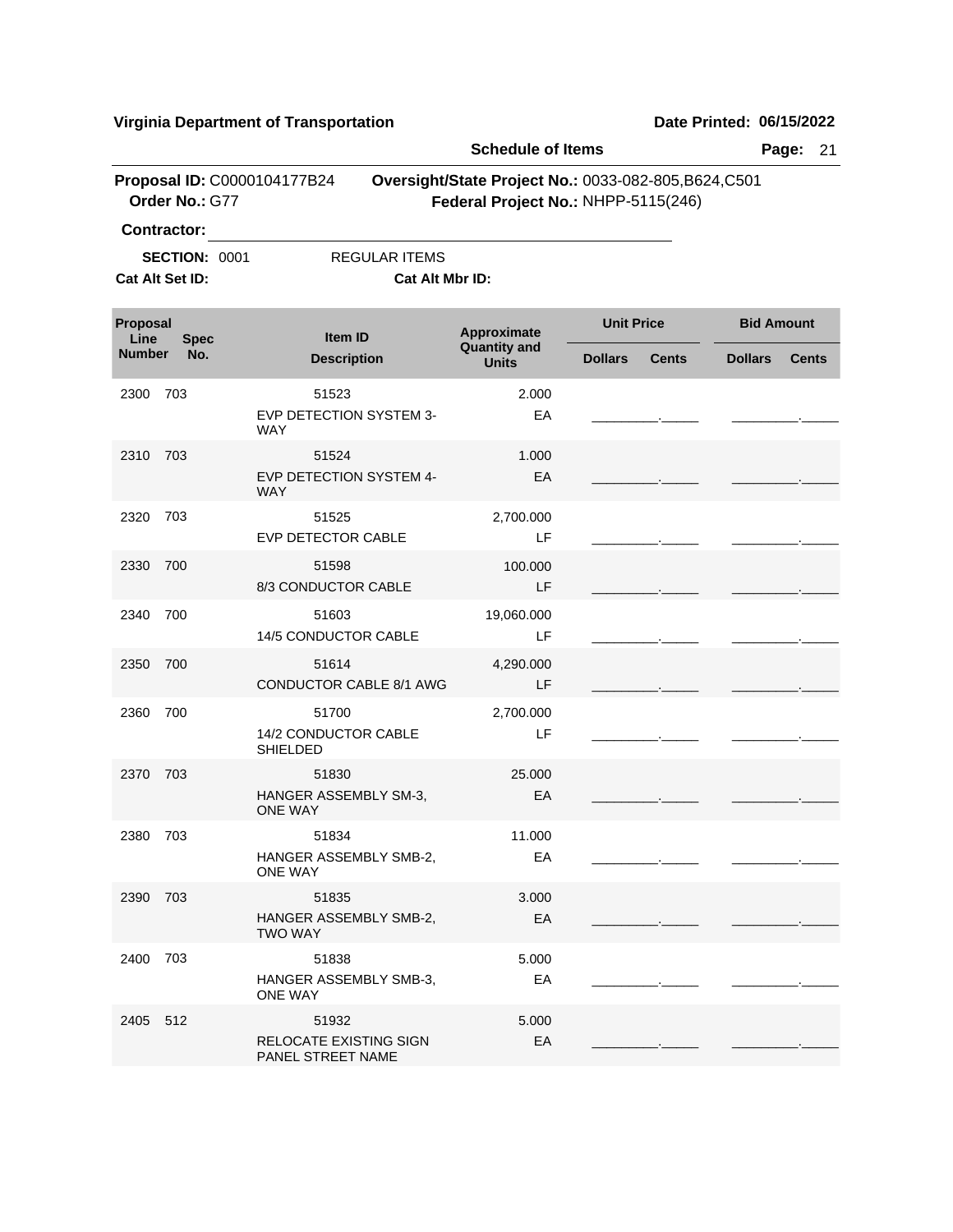|                  |                      |                                                |                          | <b>Schedule of Items</b>                                                                     |                   |              |                   | Page:<br>22  |
|------------------|----------------------|------------------------------------------------|--------------------------|----------------------------------------------------------------------------------------------|-------------------|--------------|-------------------|--------------|
|                  | Order No.: G77       | Proposal ID: C0000104177B24                    |                          | Oversight/State Project No.: 0033-082-805, B624, C501<br>Federal Project No.: NHPP-5115(246) |                   |              |                   |              |
|                  | <b>Contractor:</b>   |                                                |                          |                                                                                              |                   |              |                   |              |
|                  | <b>SECTION: 0001</b> |                                                | <b>REGULAR ITEMS</b>     |                                                                                              |                   |              |                   |              |
|                  | Cat Alt Set ID:      |                                                | Cat Alt Mbr ID:          |                                                                                              |                   |              |                   |              |
| Proposal<br>Line | <b>Spec</b>          | Item ID                                        |                          | Approximate<br><b>Quantity and</b>                                                           | <b>Unit Price</b> |              | <b>Bid Amount</b> |              |
| <b>Number</b>    | No.                  | <b>Description</b>                             |                          | <b>Units</b>                                                                                 | <b>Dollars</b>    | <b>Cents</b> | <b>Dollars</b>    | <b>Cents</b> |
| 2410             | 703                  | 51935                                          |                          | 64.000                                                                                       |                   |              |                   |              |
|                  |                      | <b>REMOVE EXISTING SIGNAL</b><br><b>HEAD</b>   |                          | EA                                                                                           |                   |              |                   |              |
| 2420             | 703                  | 51936                                          |                          | 3.000                                                                                        |                   |              |                   |              |
|                  |                      | <b>REMOVE EXISTING</b><br><b>CONTROLLER</b>    |                          | EA                                                                                           |                   |              |                   |              |
| 2430             | 703                  | 51937                                          |                          | 3.000                                                                                        |                   |              |                   |              |
|                  |                      | <b>REMOVE EXISTING</b><br>MANHOLE/JUNCTION BOX |                          | EA                                                                                           |                   |              |                   |              |
| 2440             | <b>ATTD</b>          | 51962                                          |                          | 2.000                                                                                        |                   |              |                   |              |
|                  |                      | EQUIPMENT (PTZ CAMERA)                         | RELOCATE EXISTING SIGNAL | EA                                                                                           |                   |              |                   |              |
| 2450             | 703                  | 51994                                          |                          | 4.000                                                                                        |                   |              |                   |              |
|                  |                      | UNINTERRUPTIBLE POWER<br><b>SUPPLY TYPE 2</b>  |                          | EA                                                                                           |                   |              |                   |              |
| 2460             | 703                  | 51995                                          |                          | 4.000                                                                                        |                   |              |                   |              |
|                  |                      | UNINTERRUPTIBLE POWER<br>SUPPLY BATTERY PACK   |                          | EA                                                                                           |                   |              |                   |              |
| 2470             | 703                  | 51997                                          |                          | 4.000                                                                                        |                   |              |                   |              |
|                  |                      | UNINTERRUPTIBLE POWER                          | SUPPLY CABINET DETACHED  | EA                                                                                           |                   |              |                   |              |
| 2490 703         |                      | 52403                                          |                          | 20.000                                                                                       |                   |              |                   |              |
|                  |                      | PEDESTRIAN SIGNAL HEAD<br>$SP-8$               |                          | EA                                                                                           |                   |              |                   |              |
| 2500 700         |                      | 52425                                          |                          | 3.000                                                                                        |                   |              |                   |              |
|                  |                      | ELECTRICAL SERVICE SE-3<br>TYPE B              |                          | EA                                                                                           |                   |              |                   |              |
| 2510 700         |                      | 52426                                          |                          | 2.000                                                                                        |                   |              |                   |              |
|                  |                      | <b>ELECTRICAL SERVICE SE-4</b><br>TYPE A       |                          | EA                                                                                           |                   |              |                   |              |
| 2520 704         |                      | 54032                                          |                          | 18,290.000                                                                                   |                   |              |                   |              |
|                  |                      | TYPE B CLASS I PVMT LINE<br>MRKG 4"            |                          | LF                                                                                           |                   |              |                   |              |
| 2530 704         |                      | 54034                                          |                          | 6,470.000                                                                                    |                   |              |                   |              |
|                  |                      | TYPE B CLASS I PVMT LINE<br>MRKG 6"            |                          | LF                                                                                           |                   |              |                   |              |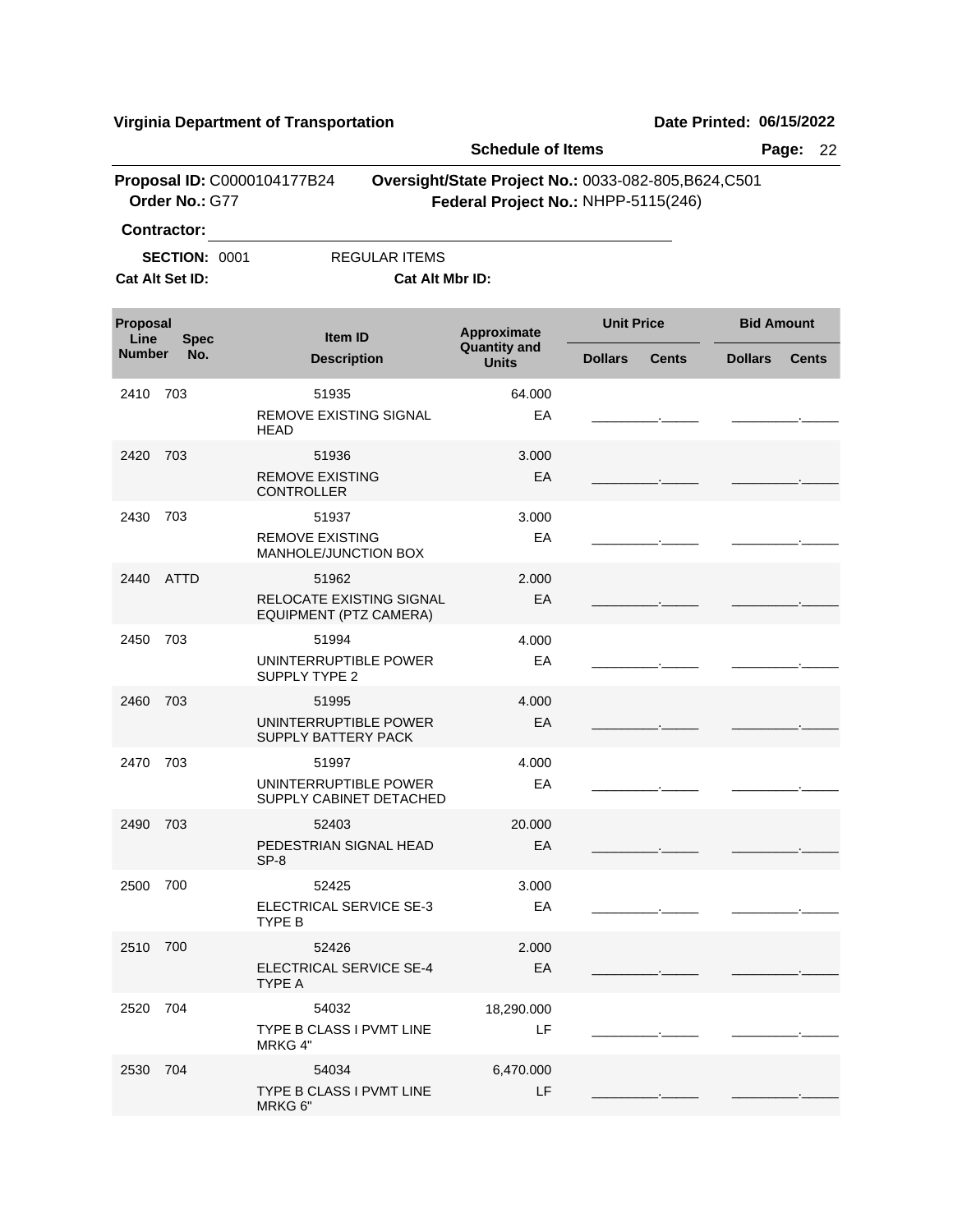|                         |                      |                                                                  |                        | <b>Schedule of Items</b>                                                                     |                   |              |                   | Page:        | 23 |
|-------------------------|----------------------|------------------------------------------------------------------|------------------------|----------------------------------------------------------------------------------------------|-------------------|--------------|-------------------|--------------|----|
|                         | Order No.: G77       | Proposal ID: C0000104177B24                                      |                        | Oversight/State Project No.: 0033-082-805, B624, C501<br>Federal Project No.: NHPP-5115(246) |                   |              |                   |              |    |
|                         | <b>Contractor:</b>   |                                                                  |                        |                                                                                              |                   |              |                   |              |    |
|                         | <b>SECTION: 0001</b> |                                                                  | <b>REGULAR ITEMS</b>   |                                                                                              |                   |              |                   |              |    |
|                         | Cat Alt Set ID:      |                                                                  | <b>Cat Alt Mbr ID:</b> |                                                                                              |                   |              |                   |              |    |
| <b>Proposal</b><br>Line | <b>Spec</b>          | <b>Item ID</b>                                                   |                        | Approximate<br><b>Quantity and</b>                                                           | <b>Unit Price</b> |              | <b>Bid Amount</b> |              |    |
| <b>Number</b>           | No.                  | <b>Description</b>                                               |                        | <b>Units</b>                                                                                 | <b>Dollars</b>    | <b>Cents</b> | <b>Dollars</b>    | <b>Cents</b> |    |
| 2540                    | 704                  | 54048<br>TYPE B CLASS II PAVE, LINE<br><b>MARKING 24"</b>        |                        | 1,900.000<br>LF                                                                              |                   |              |                   |              |    |
| 2550                    | 704                  | 54077<br>TYPE B CLASS VI PVMT LINE                               |                        | 3,410.000<br>LF                                                                              |                   |              |                   |              |    |
| 2560                    | 704                  | MRKG 8"<br>54078<br>TYPE B CLASS VI PVMT LINE<br><b>MRKG 12"</b> |                        | 590,000<br>LF                                                                                |                   |              |                   |              |    |
| 2570                    | 704                  | 54079<br>TYPE B CLASS VI CONTRAST<br><b>PVMT MRKG 4"</b>         |                        | 3,230.000<br>LF                                                                              |                   |              |                   |              |    |
| 2580                    | 704                  | 54100<br>PAVEMENT MARKING TYPE B.<br><b>CLASS VI CONTRAST 8"</b> |                        | 200.000<br>LF                                                                                |                   |              |                   |              |    |
| 2590                    | 512                  | 54105<br><b>ERADICATE EXIST. LINEAR</b><br><b>PVMT MARKING</b>   |                        | 12,000.000<br>LF                                                                             |                   |              |                   |              |    |
| 2600                    | 512                  | 54106<br>ERADICATE EXIST.<br>NONLINEAR PVMT MRKG                 |                        | 500.000<br><b>SF</b>                                                                         |                   |              |                   |              |    |
| 2610 ATTD               |                      | 54219<br><b>INLAID PAVEMENT MARKER</b><br><b>ASPHALT</b>         |                        | 30.000<br>EA                                                                                 |                   |              |                   |              |    |
| 2620 512                |                      | 54240<br>TEMP. PAVE. MARKER 1 WAY                                |                        | 513.000<br>EA                                                                                |                   |              |                   |              |    |
| 2630                    | 704                  | 54393<br>PVMT MSG. MARK. "ONLY" TY<br><b>B, CL II, 6'</b>        |                        | 1.000<br>EA                                                                                  |                   |              |                   |              |    |
| 2640                    | 704                  | 54402<br>PAVE, MESSAGE MARKING<br>NORTH 8' TY B, CLII            |                        | 2.000<br>EA                                                                                  |                   |              |                   |              |    |
| 2650 704                |                      | 54402<br>PAVE. MESSAGE MARKING<br>SOUTH 8' TY B, CLII            |                        | 2.000<br>EA                                                                                  |                   |              |                   |              |    |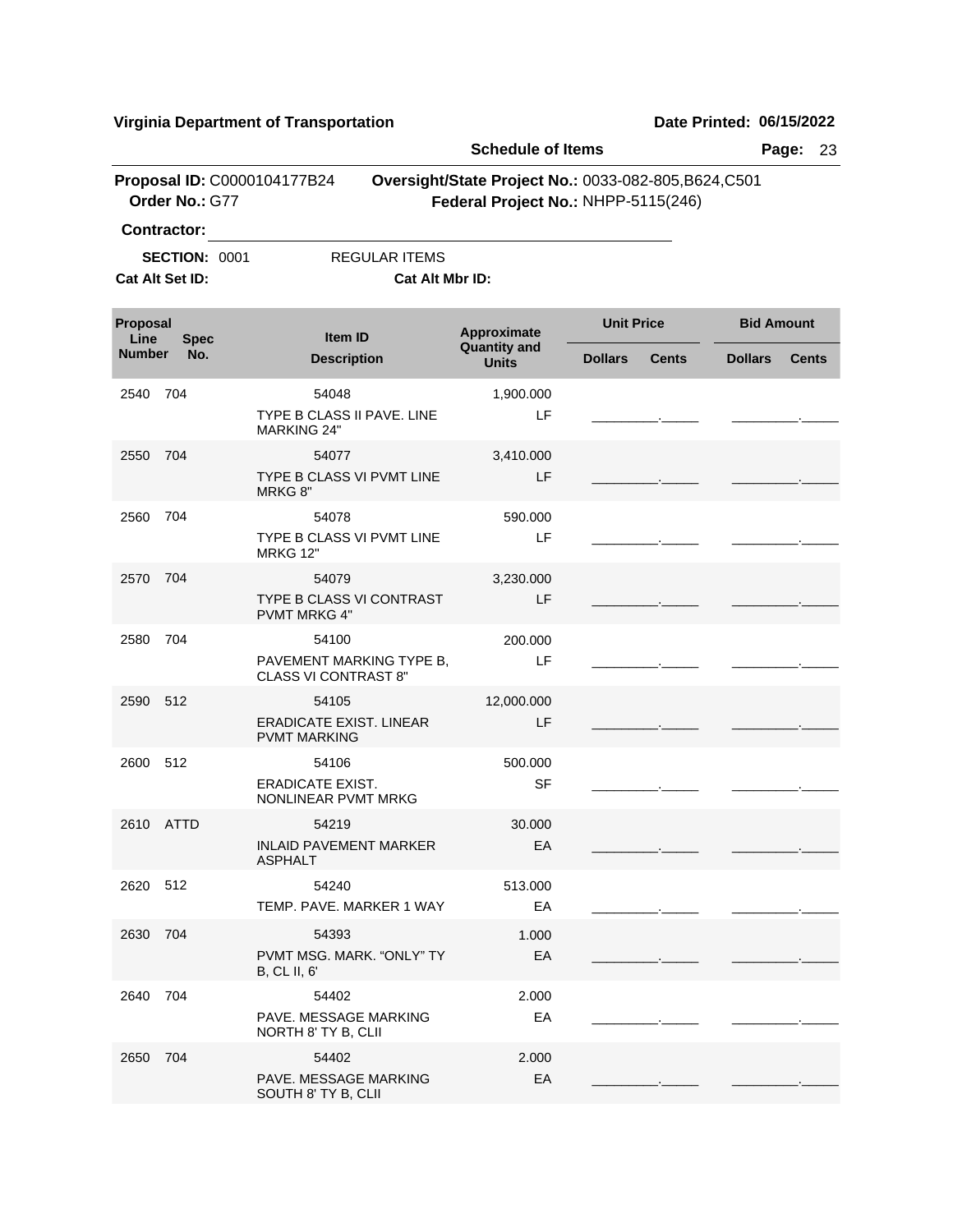|                  |                                                               |                                                                                | <b>Schedule of Items</b>           |                                                                                              | Page:<br>24                    |
|------------------|---------------------------------------------------------------|--------------------------------------------------------------------------------|------------------------------------|----------------------------------------------------------------------------------------------|--------------------------------|
|                  | Order No.: G77                                                | Proposal ID: C0000104177B24                                                    |                                    | Oversight/State Project No.: 0033-082-805, B624, C501<br>Federal Project No.: NHPP-5115(246) |                                |
|                  | <b>Contractor:</b><br><b>SECTION: 0001</b><br>Cat Alt Set ID: | REGULAR ITEMS<br>Cat Alt Mbr ID:                                               |                                    |                                                                                              |                                |
| Proposal<br>Line | <b>Spec</b>                                                   | <b>Item ID</b>                                                                 | Approximate<br><b>Quantity and</b> | <b>Unit Price</b>                                                                            | <b>Bid Amount</b>              |
| <b>Number</b>    | No.                                                           | <b>Description</b>                                                             | <b>Units</b>                       | <b>Dollars</b><br><b>Cents</b>                                                               | <b>Dollars</b><br><b>Cents</b> |
| 2660             | 704                                                           | 54402<br>PAVE. MESSAGE MARKING<br>SYMB INTERSTATE ROUTE<br>SHIELD TY B, CI. II | 4.000<br>EA                        |                                                                                              |                                |
| 2670             | 512                                                           | 54443<br>TEMP. PVMT SYMBOL MRKG<br>THRU ARROW TY. A                            | 17.000<br>EA                       |                                                                                              |                                |
| 2680             | 512                                                           | 54457<br>TEMP. PVMT SYMBOL MRKG<br>SINGLE TURN ARROW TY, A                     | 91.000<br>EA                       |                                                                                              |                                |
| 2690             | 512                                                           | 54542<br>TYPE D, CLASS III TEMP.<br><b>PVMT MRKG 4"</b>                        | 109,970.000<br>LF                  |                                                                                              |                                |
| 2700             | 512                                                           | 54548<br>TYPE D, CLASS III TEMP.<br><b>PVMT MRKG 24"</b>                       | 2,550.000<br>LF                    |                                                                                              |                                |
| 2710             | 704                                                           | 54575<br><b>PVMT SYMB MRKG SGL</b><br>TURN ARROW TY B, CL II                   | 28,000<br>EA                       |                                                                                              |                                |
| 2720             | 704                                                           | 54590<br>PVMT SYMB MRKG LANE<br>REDUCTION ARROW TY B, CL<br>Ш                  | 4.000<br>EA                        |                                                                                              |                                |
| 2730 700         |                                                               | 55040<br>4 CONDUCTOR CABLE                                                     | 434.000<br>LF                      |                                                                                              |                                |
| 2740             | 700                                                           | 55126<br>CONDUCTOR CABLE, NO. 8<br><b>EGC</b>                                  | 14,350.000<br>LF                   |                                                                                              |                                |
| 2750             | 700                                                           | 55140<br>CONCRETE FOUNDATION LF-<br>1 TY. A                                    | 60.000<br>EA                       |                                                                                              |                                |
| 2760             | 700                                                           | 55179<br>LUMINAIRE ARM 18'                                                     | 6.000<br>EA                        |                                                                                              |                                |
| 2770             | 700                                                           | 55586<br>JUNCTION BOX JB-S1                                                    | 58.000<br>EA                       |                                                                                              |                                |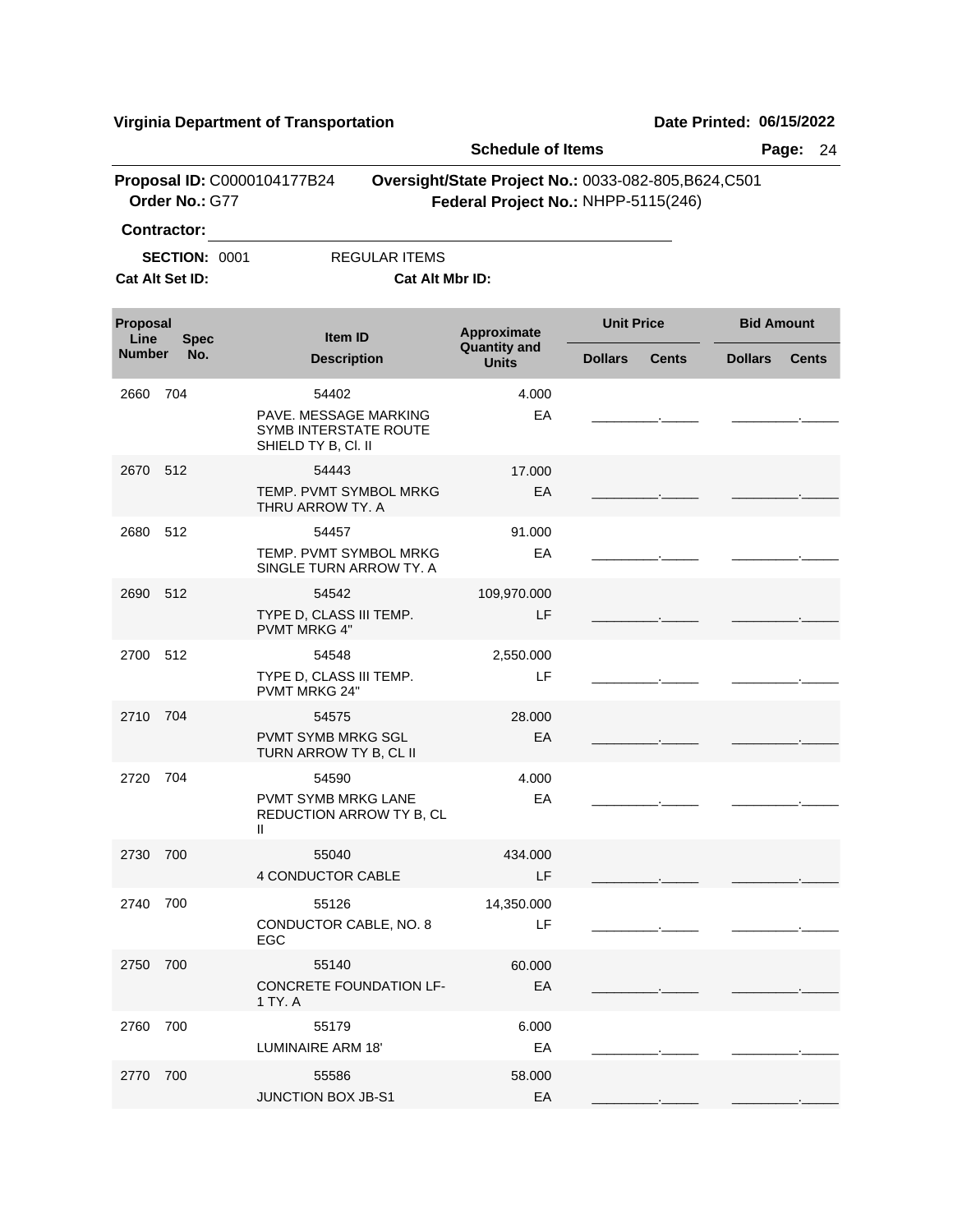|                  |                                               |                                                                                    | <b>Schedule of Items</b>                                                                     |                   |              |                   | Page:<br>25  |
|------------------|-----------------------------------------------|------------------------------------------------------------------------------------|----------------------------------------------------------------------------------------------|-------------------|--------------|-------------------|--------------|
|                  | Proposal ID: C0000104177B24<br>Order No.: G77 |                                                                                    | Oversight/State Project No.: 0033-082-805, B624, C501<br>Federal Project No.: NHPP-5115(246) |                   |              |                   |              |
|                  | <b>Contractor:</b>                            |                                                                                    |                                                                                              |                   |              |                   |              |
|                  | <b>SECTION: 0001</b>                          | REGULAR ITEMS                                                                      |                                                                                              |                   |              |                   |              |
|                  | Cat Alt Set ID:                               | Cat Alt Mbr ID:                                                                    |                                                                                              |                   |              |                   |              |
| Proposal<br>Line | <b>Spec</b>                                   | Item ID                                                                            | Approximate                                                                                  | <b>Unit Price</b> |              | <b>Bid Amount</b> |              |
| <b>Number</b>    | No.                                           | <b>Description</b>                                                                 | <b>Quantity and</b><br><b>Units</b>                                                          | <b>Dollars</b>    | <b>Cents</b> | <b>Dollars</b>    | <b>Cents</b> |
| 2780             | 700                                           | 55587<br>JUNCTION BOX JB-S2                                                        | 29.000<br>EA                                                                                 |                   |              |                   |              |
| 2790             | 700                                           | 55588<br>JUNCTION BOX JB-S3                                                        | 9.000<br>EA                                                                                  |                   |              |                   |              |
| 2800             | 700                                           | 56021<br>1" PVC CONDUIT                                                            | 680.000<br>LF                                                                                |                   |              |                   |              |
| 2810             | 700                                           | 56042<br><b>CONDUIT BORED CONDUIT 1"</b><br><b>PVC</b>                             | 1,270.000<br>LF                                                                              |                   |              |                   |              |
| 2820             | 700                                           | 56050<br><b>BORED CONDUIT 2"</b>                                                   | 3,900.000<br>LF                                                                              |                   |              |                   |              |
| 2830             | 700                                           | 56051<br><b>BORED CONDUIT 3"</b>                                                   | 3,743.000<br>LF                                                                              |                   |              |                   |              |
| 2840             | 700                                           | 56053<br>2" PVC CONDUIT                                                            | 10,700.000<br>LF                                                                             |                   |              |                   |              |
| 2850             | 700                                           | 56054<br>3" PVC CONDUIT                                                            | 1,201.000<br>LF                                                                              |                   |              |                   |              |
| 2860             | 700                                           | 56200<br><b>TRENCH EXCAVATION ECI-1</b>                                            | 12,541.000<br>LF                                                                             |                   |              |                   |              |
| 2870 700         |                                               | 56205<br><b>TEST BORE</b>                                                          | 11.000<br>EA                                                                                 |                   |              |                   |              |
| 2880             | 806                                           | 57170<br><b>ENVIRONMENTAL SENSOR</b><br>STATIONS (ESS), ELECTRIC<br><b>SERVICE</b> | 1.000<br>EA                                                                                  |                   |              |                   |              |
| 2890 807         |                                               | 57192<br>5.8 GHZ WIRELESS<br><b>BROADBAND RADIO</b>                                | 4.000<br>EA                                                                                  |                   |              |                   |              |
| 2900             | 404                                           | 60411<br>CONC. CLASS A4 MOD.<br><b>LIGHTWEIGHT LOW</b><br>SHRINKAGE                | 1,851.000<br>CY                                                                              |                   |              |                   |              |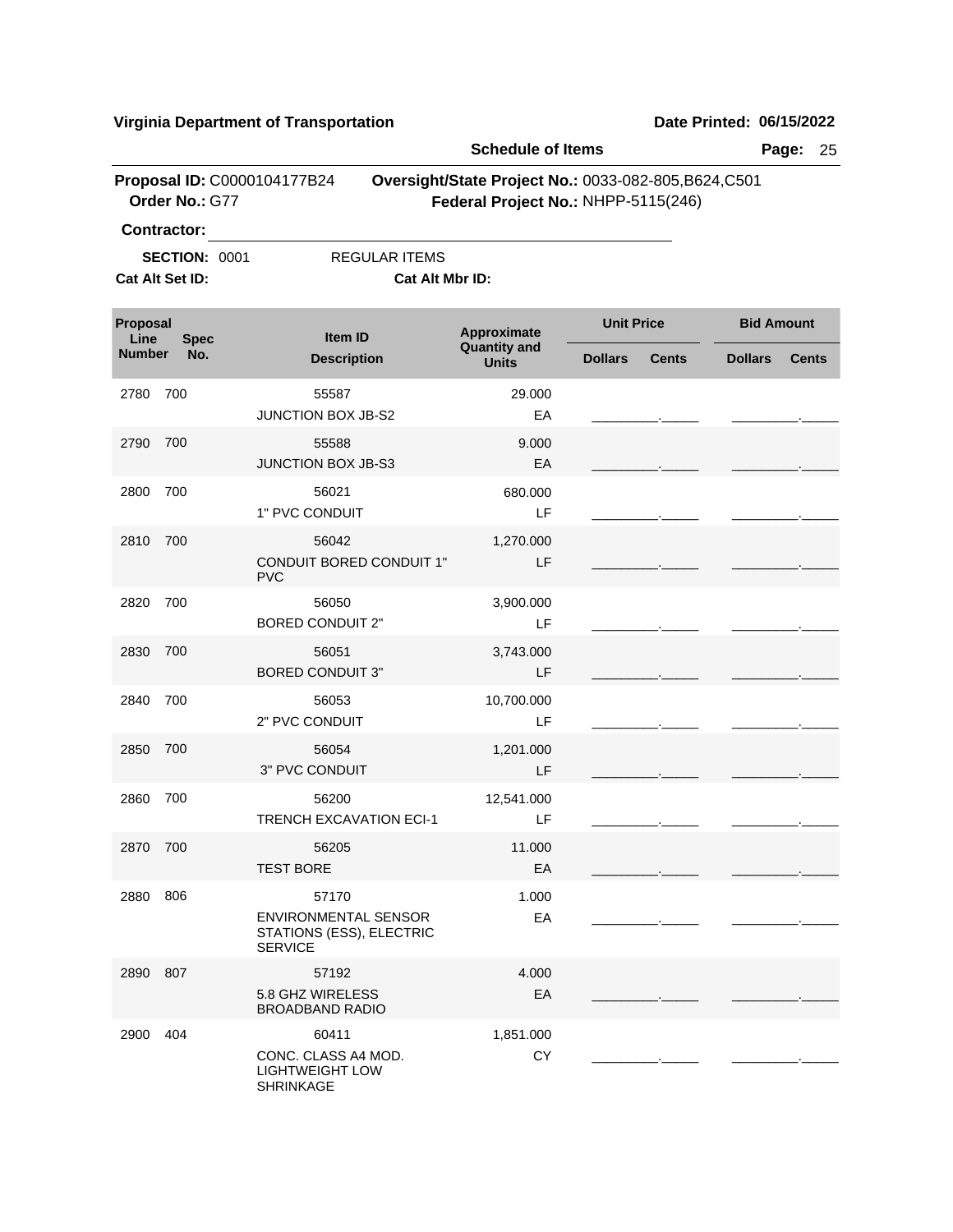|                                 |                                               |                                                                    | <b>Schedule of Items</b>                                                                     | Page:<br>26                    |                                |  |  |
|---------------------------------|-----------------------------------------------|--------------------------------------------------------------------|----------------------------------------------------------------------------------------------|--------------------------------|--------------------------------|--|--|
|                                 | Proposal ID: C0000104177B24<br>Order No.: G77 |                                                                    | Oversight/State Project No.: 0033-082-805, B624, C501<br>Federal Project No.: NHPP-5115(246) |                                |                                |  |  |
|                                 | <b>Contractor:</b>                            |                                                                    |                                                                                              |                                |                                |  |  |
|                                 | <b>SECTION: 0001</b><br>Cat Alt Set ID:       | <b>REGULAR ITEMS</b><br>Cat Alt Mbr ID:                            |                                                                                              |                                |                                |  |  |
| Proposal<br>Line<br><b>Spec</b> |                                               | Item ID                                                            | Approximate                                                                                  | <b>Unit Price</b>              | <b>Bid Amount</b>              |  |  |
| <b>Number</b>                   | No.                                           | <b>Description</b>                                                 | <b>Quantity and</b><br><b>Units</b>                                                          | <b>Dollars</b><br><b>Cents</b> | <b>Dollars</b><br><b>Cents</b> |  |  |
| 2910                            | 404                                           | 60490<br><b>BRIDGE DECK GROOVING</b>                               | 5,710.000<br>SY                                                                              |                                |                                |  |  |
| 2920                            | 404                                           | 60495<br><b>COVER DEPTH SURVEY</b>                                 | 5,710.000<br>SY                                                                              |                                |                                |  |  |
| 2930                            | 406                                           | 61713<br><b>CORROSION RESISTANT</b><br>REINF. STEEL CL. III        | 337,292.000<br>LB.                                                                           |                                |                                |  |  |
| 2940                            | 407                                           | 61800<br>STRUCT. STEEL PLATE<br>GIRDER ASTM A709 GRADE<br>50W B623 | LUMP SUM                                                                                     | LUMP SUM                       |                                |  |  |
| 2950                            | 407                                           | 61800<br>STRUCT. STEEL PLATE<br>GIRDER ASTM A709 GRADE<br>50W B624 | LUMP SUM                                                                                     | LUMP SUM                       |                                |  |  |
| 2960                            | <b>ATTD</b>                                   | 62004<br>ARCHITECTURAL<br><b>TREATMENT (RAILINGS)</b>              | 135.000<br>SY                                                                                |                                |                                |  |  |
| 2970 410                        |                                               | 62021<br>RAILING 42" CPSR-1 WITH<br>ARCH. TREATMENT                | 578.000<br>LF                                                                                |                                |                                |  |  |
| 2980 410                        |                                               | 62021<br>RAILING 42" CPSR-1<br>RAILING/PARAPET                     | 439.000<br>LF                                                                                |                                |                                |  |  |
| 2990 ATTD                       |                                               | 62532<br><b>BRIDGE SUPERSTRUCTURE</b><br><b>CARBON FIBER WRAP</b>  | 1,230.000<br><b>SF</b>                                                                       |                                |                                |  |  |
| 3000                            | 401                                           | 64011<br><b>STRUCTURE EXCAVATION</b>                               | 6,265.000<br>CY                                                                              |                                |                                |  |  |
| 3010 401                        |                                               | 64015<br><b>SELECT BACKFILL</b><br><b>ABUTMENT ZONE</b>            | 7,074.000<br><b>TON</b>                                                                      |                                |                                |  |  |
| 3020 ATTD                       |                                               | 64021<br>ELASTIC INCLUSION                                         | 79.000<br>CY                                                                                 |                                |                                |  |  |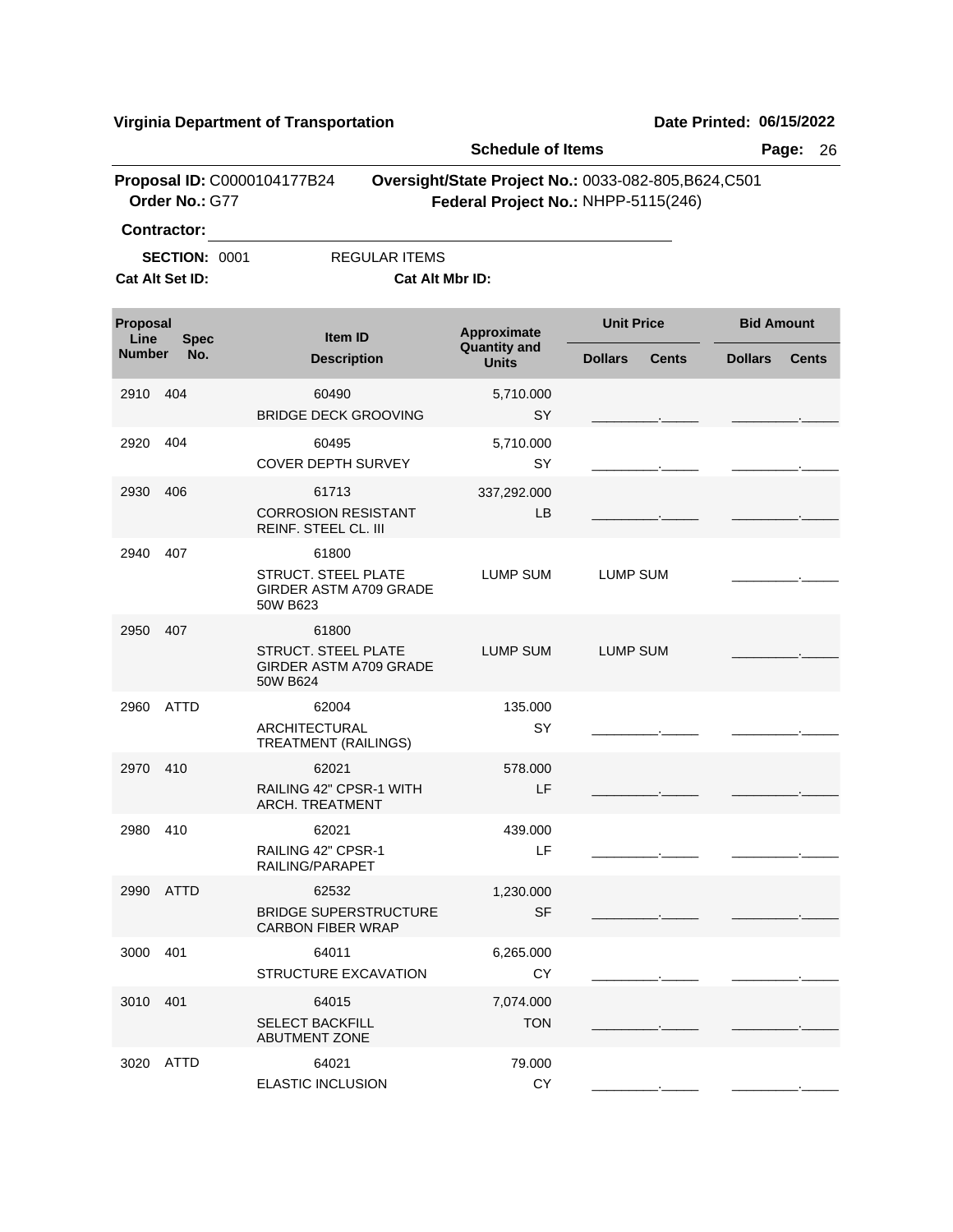|                                               |                    |                                                          |                                                                                              | <b>Schedule of Items</b> |                   | Page:<br>27  |                   |              |  |  |
|-----------------------------------------------|--------------------|----------------------------------------------------------|----------------------------------------------------------------------------------------------|--------------------------|-------------------|--------------|-------------------|--------------|--|--|
| Proposal ID: C0000104177B24<br>Order No.: G77 |                    |                                                          | Oversight/State Project No.: 0033-082-805, B624, C501<br>Federal Project No.: NHPP-5115(246) |                          |                   |              |                   |              |  |  |
|                                               | <b>Contractor:</b> |                                                          |                                                                                              |                          |                   |              |                   |              |  |  |
| <b>SECTION: 0001</b><br>Cat Alt Set ID:       |                    |                                                          | <b>REGULAR ITEMS</b><br>Cat Alt Mbr ID:                                                      |                          |                   |              |                   |              |  |  |
| Proposal<br>Line<br><b>Spec</b>               |                    | Item ID                                                  | Approximate<br><b>Quantity and</b>                                                           |                          | <b>Unit Price</b> |              | <b>Bid Amount</b> |              |  |  |
| <b>Number</b>                                 | No.                |                                                          | <b>Description</b>                                                                           |                          | <b>Dollars</b>    | <b>Cents</b> | <b>Dollars</b>    | <b>Cents</b> |  |  |
| 3030                                          | 401                | 64032<br><b>GEOCOMPOSITE WALL</b><br><b>DRAIN</b>        |                                                                                              | 212.000<br>SY            |                   |              |                   |              |  |  |
| 3040                                          | 401                | 64036<br>PIPE UNDERDRAIN 6"                              |                                                                                              | 640.000<br>LF            |                   |              |                   |              |  |  |
| 3050                                          | 403                | 64038<br>PREBORING PILE STEEL HP<br>12X84                |                                                                                              | 480.000<br>LF            |                   |              |                   |              |  |  |
| 3060                                          | ATTD               | 64102<br>DYNAMIC PILE TEST END<br><b>BEARING PILES</b>   |                                                                                              | 6.000<br>EA              |                   |              |                   |              |  |  |
| 3070                                          | 403                | 64110<br>STEEL PILES 10"                                 |                                                                                              | 5,877.000<br>LF          |                   |              |                   |              |  |  |
| 3080                                          | 403                | 64755<br>PILE POINT FOR 10" STEEL<br>PILE                |                                                                                              | 202.000<br>EA            |                   |              |                   |              |  |  |
| 3090                                          | 403                | 64765<br>PILE POINT FOR 12" STEEL<br>PILE                |                                                                                              | 126.000<br>EA            |                   |              |                   |              |  |  |
| 3100                                          | 403                | 64875<br>PILE STEEL 12" HP 12X53                         |                                                                                              | 3,600.000<br>LF          |                   |              |                   |              |  |  |
| 3110 403                                      |                    | 64875<br>PILE STEEL 12" HP 12X84                         |                                                                                              | 1,540.000<br>LF.         |                   |              |                   |              |  |  |
| 3120 404                                      |                    | 65013<br><b>CONCRETE CLASS A3</b>                        |                                                                                              | 2,014.400<br><b>CY</b>   |                   |              |                   |              |  |  |
| 3130 404                                      |                    | 65095<br><b>CONCRETE CLASS A3</b><br><b>UNREINFORCED</b> |                                                                                              | 118.000<br><b>CY</b>     |                   |              |                   |              |  |  |
| 3140 406                                      |                    | 65200<br><b>REINF. STEEL</b>                             |                                                                                              | 160,070.000<br>LB        |                   |              |                   |              |  |  |
| 3150 406                                      |                    | 65211<br><b>CORROSION RESISTANT</b>                      |                                                                                              | 42,887.000<br>LB         |                   |              |                   |              |  |  |

REINF. STEEL CL. I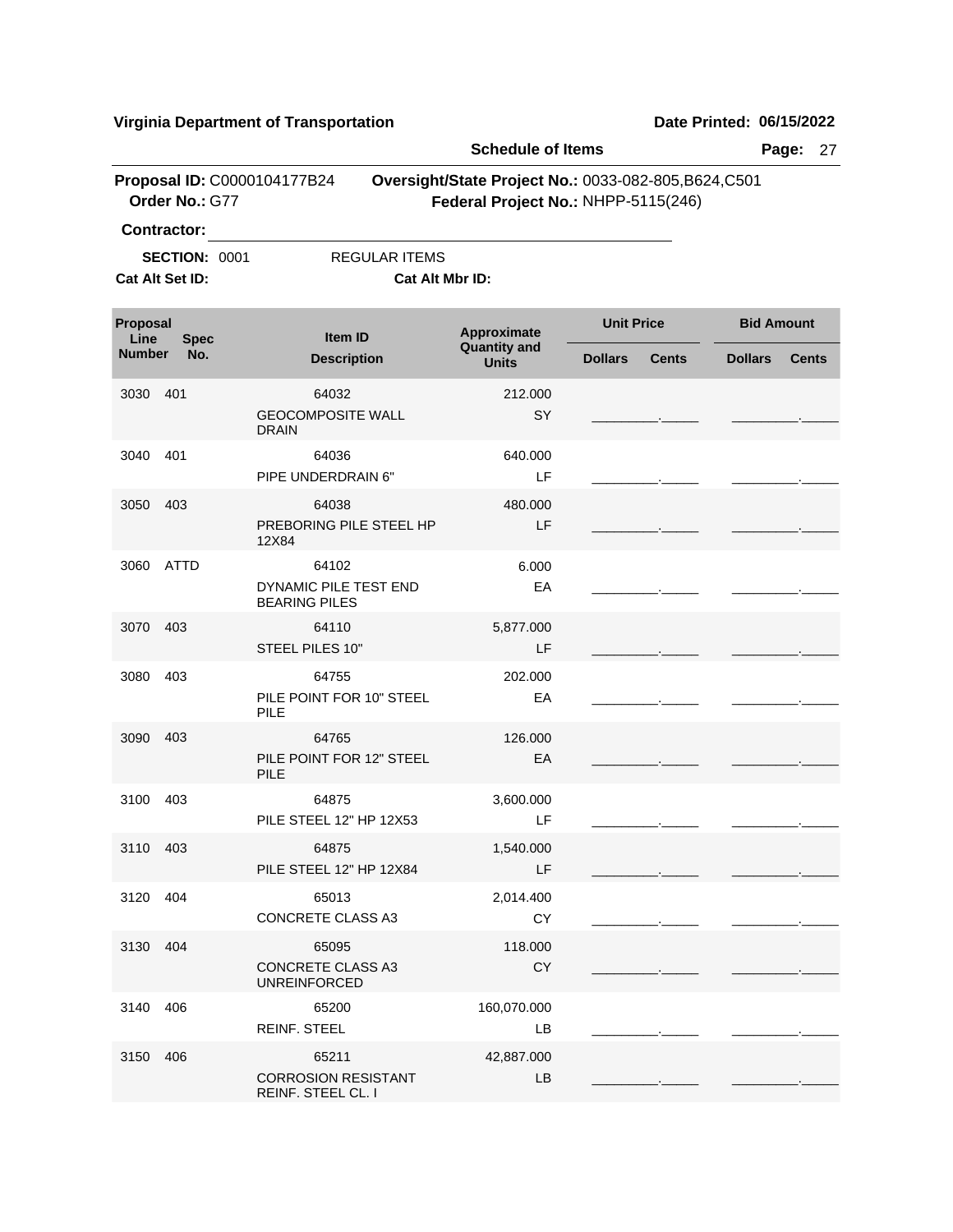|                         |                                         |                                                                                  | <b>Schedule of Items</b>                           | Page:<br>28                                                                                  |                                |  |
|-------------------------|-----------------------------------------|----------------------------------------------------------------------------------|----------------------------------------------------|----------------------------------------------------------------------------------------------|--------------------------------|--|
|                         | Order No.: G77                          | Proposal ID: C0000104177B24                                                      |                                                    | Oversight/State Project No.: 0033-082-805, B624, C501<br>Federal Project No.: NHPP-5115(246) |                                |  |
|                         | <b>Contractor:</b>                      |                                                                                  |                                                    |                                                                                              |                                |  |
|                         | <b>SECTION: 0001</b><br>Cat Alt Set ID: | REGULAR ITEMS<br><b>Cat Alt Mbr ID:</b>                                          |                                                    |                                                                                              |                                |  |
| <b>Proposal</b><br>Line | <b>Spec</b>                             | Item ID                                                                          | Approximate<br><b>Quantity and</b><br><b>Units</b> | <b>Unit Price</b>                                                                            | <b>Bid Amount</b>              |  |
| <b>Number</b>           | No.                                     | <b>Description</b>                                                               |                                                    | <b>Dollars</b><br><b>Cents</b>                                                               | <b>Dollars</b><br><b>Cents</b> |  |
| 3160                    | 415                                     | 66740<br><b>CONCRETE SLAB SLOPE</b><br>PROTECTION 4"                             | 2,952.000<br>SY                                    |                                                                                              |                                |  |
| 3170                    | <b>ATTD</b>                             | 66922<br><b>BRIDGE SUBSTRUCTURE</b><br><b>ARAMID CARBON FIBER</b><br><b>WRAP</b> | 20.000<br><b>SF</b>                                |                                                                                              |                                |  |
| 3180                    | <b>ATTD</b>                             | 66922<br><b>BRIDGE SUBSTRUCTURE</b><br><b>CARBON FIBER WRAP</b>                  | 40.000<br><b>SF</b>                                |                                                                                              |                                |  |
| 3190                    | <b>ATTD</b>                             | 66927<br><b>BRIDGE SUBSTRUCTURE</b><br>PERMANENT SHORING                         | LUMP SUM                                           | LUMP SUM                                                                                     |                                |  |
| 3200                    | ATTD                                    | 66927<br><b>BRIDGE SUBSTRUCTURE</b><br>TEMPORARY SUPPORT B624                    | LUMP SUM                                           | LUMP SUM                                                                                     |                                |  |
| 3210                    | <b>ATTD</b>                             | 67400<br><b>DECK DRAINAGE SYSTEM</b>                                             | LUMP SUM                                           | <b>LUMP SUM</b>                                                                              |                                |  |
| 3220                    | 413                                     | 67900<br>DISM.& REM. EX. STR. 1082                                               | <b>LUMP SUM</b>                                    | LUMP SUM                                                                                     |                                |  |
| 3230                    | 413                                     | 67900<br>DISM.& REM. EX. STR. 1083                                               | LUMP SUM                                           | <b>LUMP SUM</b>                                                                              |                                |  |
| 3240 413                |                                         | 67900<br>DISM.& REM. EX. STR. 1900                                               | LUMP SUM                                           | <b>LUMP SUM</b>                                                                              |                                |  |
| 3250                    | 413                                     | 67900<br>DISM.& REM. EX. STR. 1901                                               | LUMP SUM                                           | LUMP SUM                                                                                     |                                |  |
| 3260                    | ATTD                                    | 67904<br><b>BRIDGE INCIDENTALS</b><br>TEMPORARY SHORING B623                     | LUMP SUM                                           | LUMP SUM                                                                                     |                                |  |
| 3270                    | ATTD                                    | 67904<br><b>BRIDGE INCIDENTALS</b><br>TEMPORARY SHORING B624                     | <b>LUMP SUM</b>                                    | LUMP SUM                                                                                     |                                |  |